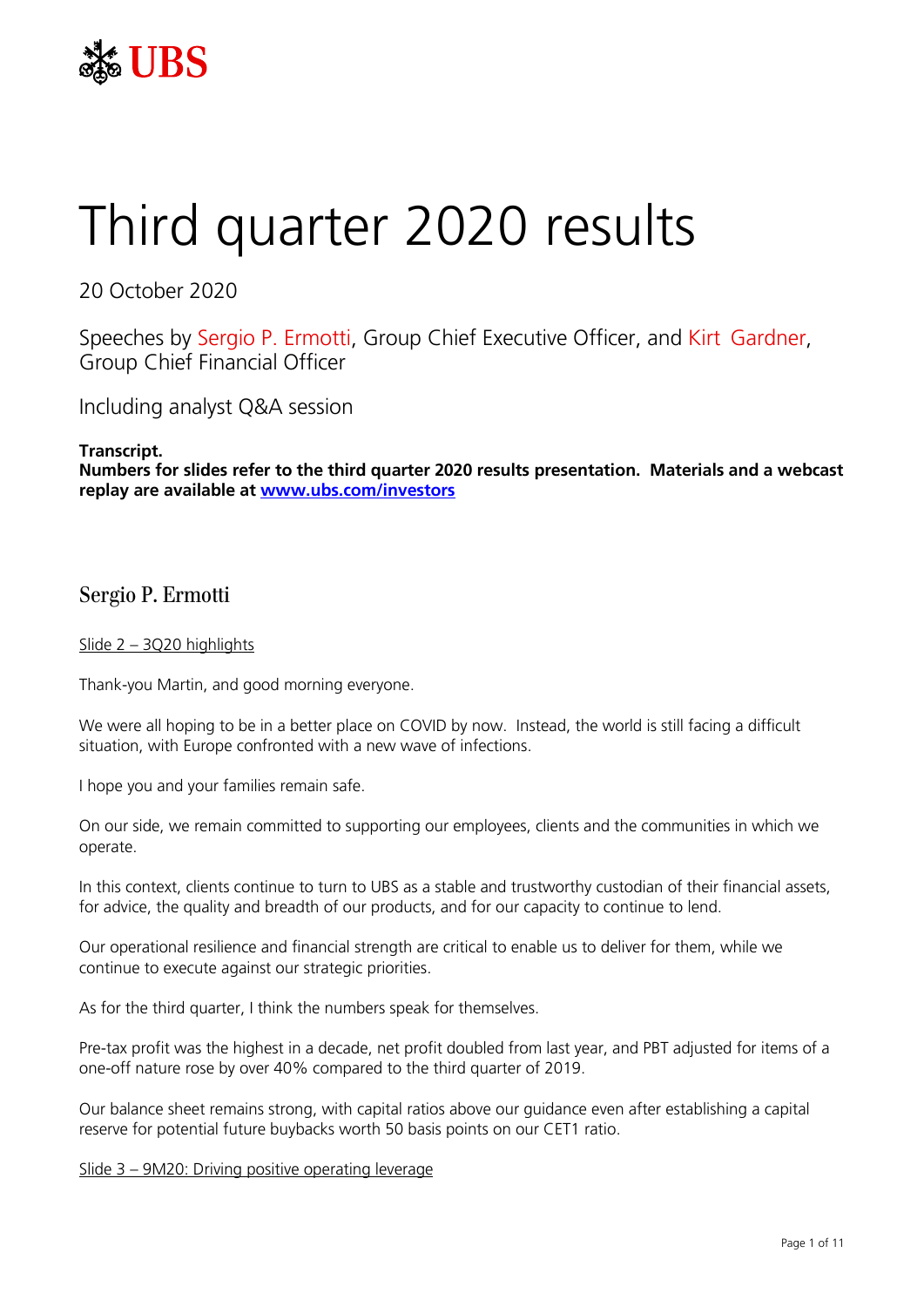We've had good momentum all year, with strong performance across the first two months, as well as since the pandemic began to dislocate markets in March.

For the three quarters to date, return on CET1 reached 17.6%, helped by increased client activity, intense client engagement, and our readiness and capacity to deploy balance sheet.

This was achieved despite having to absorb COVID-related headwinds, such as lower credit card revenues in Switzerland, higher credit provisions, and lower dollar interest rates.

Positive operating leverage was supported by disciplined cost management, which contributed to a 6 percentage point decrease in the cost-to-income ratio to 73%, the lowest level since 2006.

#### Slide  $4 - I$  everaging the successful business model and capabilities built over the years

The way we have been able to manage in this environment highlights our strength and is a testament to our winning strategy and business model, and the quality of our people and infrastructure. It demonstrates once again our ability to deliver in all market conditions, and is the result of sustained front-to-back investments over the years.

Our revenues are well diversified across segments and regions, providing earnings stability and enabling us to capture opportunities where they arise.

Our business mix is highly capital-accretive, also thanks to our industry-leading returns on risk-weighted assets. All of this reinforces our balance sheet for all seasons and our ability to build out our loss-absorbing capacity.

#### Slide 5 – Delivering for our clients and driving growth

The pandemic and its economic consequences are leading many people to fundamentally rethink their financial plans and positions. This has translated into higher client activity, as you can see on this slide.

The continued progress in bringing together the whole firm with an increasingly integrated offering is also enabling us to develop deeper relationships, which helped to support these results.

Our approach is rewarded by our clients. They are choosing to invest more with us, to transact more through us, and borrow more from us.

#### Slide 6 –APAC – Leveraging the power of UBS's integrated model

UBS's commitment to APAC and its clients has spanned more than a half a century, and building out our competitive advantage has been a strategic priority.

We continue to be a premium brand for clients, and for talent, with a market-leading, integrated offering spanning wealth and asset management, as well as investment banking.

We have shown we know how to build and grow a successful franchise in Asia, even when, as we anticipated, growth has become more volatile.

In this new paradigm, we continue to balance profitable growth with investments for the future.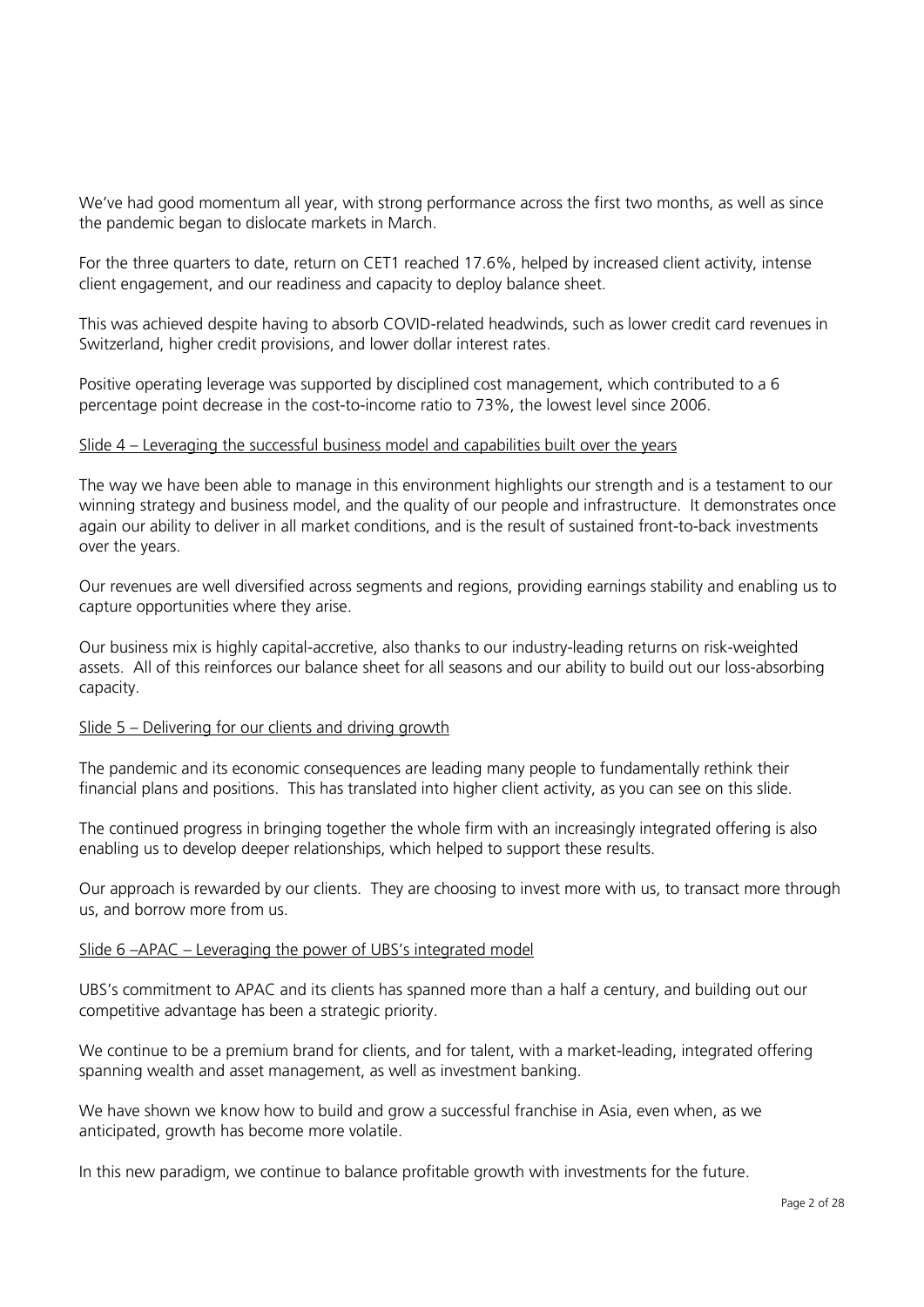This year's performance in APAC is a validation of our strategy, with PBT nearly doubling, and with APAC being the largest contributor to the Group's earnings so far this year.

# Slide 7 – Americas – Cross-divisional collaboration driving growth

You cannot be the leading wealth manager without a meaningful presence in the world's largest market, the Americas.

There, across our three businesses, we generated 1.7 billion in profits through the first 9 months of the year, up 42% year-on-year.

In addition, the deferred tax assets we have in the US mean that pre-tax profits accrete into CET1 capital one for one, a unique feature for UBS.

In the third quarter, the Americas was the largest contributor to the Group's earnings, generating threequarters of a billion in PBT, double its 3Q performance from a year ago.

Much of this success can be attributed to collaborative efforts across the divisions, including in capital markets for middle-market institutional clients led by the IB and GWM, and the successful partnership between Asset Management and GWM to expand their separately managed account offerings.

Our full commitment to the Americas is paying off and we expect cross-division collaboration for the benefit of clients to continue to be a distinguishing factor for us in the region.

#### Slide 8 – Delivering competitive returns

Our results are not only strong in absolute levels, but, as you can see on this slide, also relative to the best of our peer group, in particular when you include the full cost of credit that has to be factored in when comparing performance over any cycle.

# Slide 9 – Committed to attractive capital returns

Since 2011, without raising new equity, we have generated 33 billion in capital, of which we delivered or accrued 22 billion for shareholder returns, including 18 billion in cash dividends.

The remaining 11 billion was retained to meet higher regulatory requirements and underpin growth.

Today, we reconfirm our plans to pay out the second installment of the 2019 cash dividend, with an EGM scheduled for next month.

Going forward, we remain committed to paying out any excess capital, and, as communicated in July, for 2020 and beyond, we plan to adjust the mix between cash dividends and buybacks.

In line with this, we have been accruing at about half the rate of the 2019 full-year dividend.

We have also built a one and a half billion dollar reserve for potential future buybacks, on which our regulator has been informed and raised no objections. This amount has been carved out of CET1 capital to reflect what we would otherwise have used to buy back shares this year.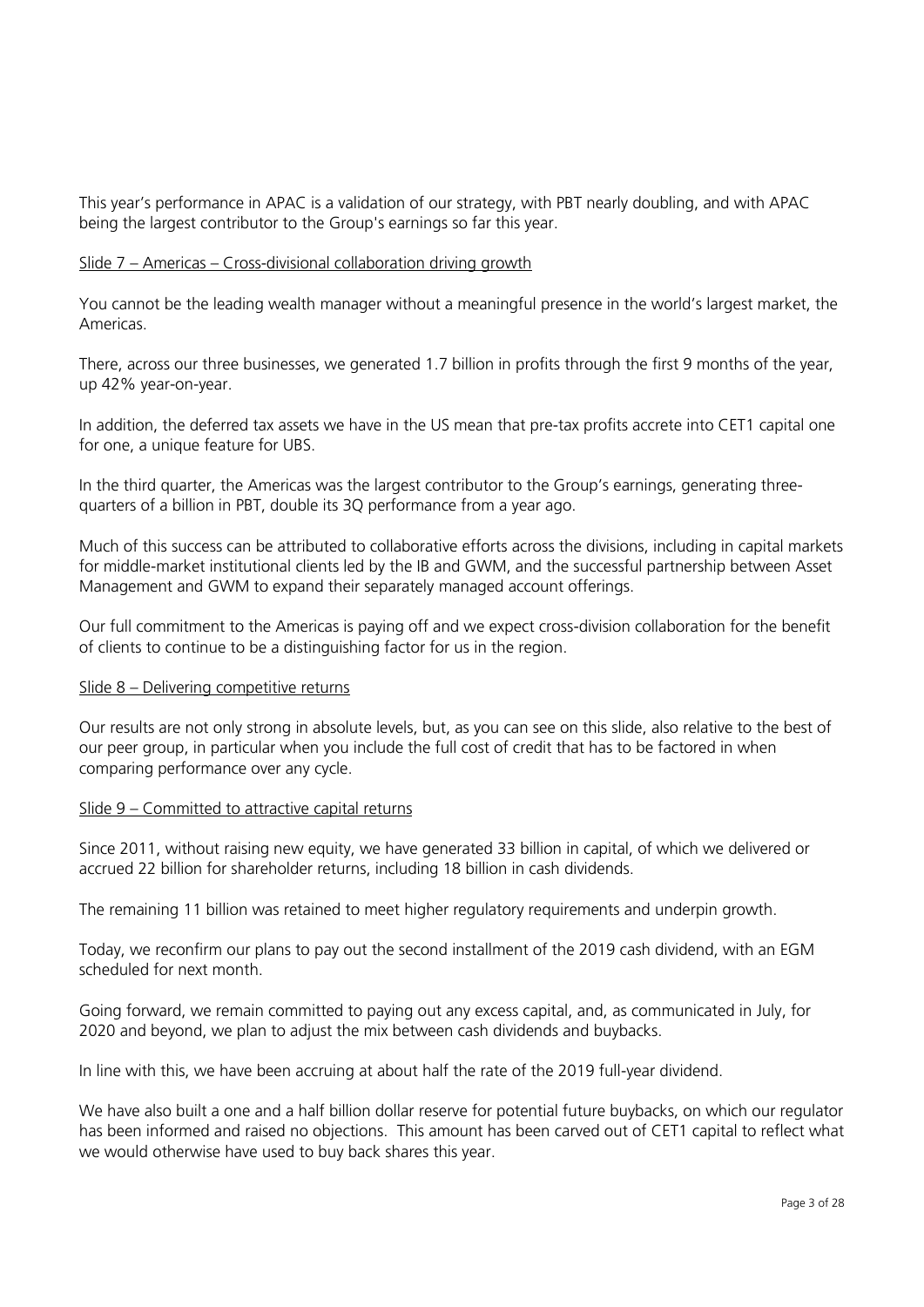We may make further accruals for buybacks in the fourth quarter, and we are hopeful to be allowed to resume buybacks in 2021.

#### Slide 10 – UBS Investor Sentiment Survey

Turning to investor sentiment, our most recent survey, which we will publish tomorrow, tells us short-term optimism improved slightly this quarter.

Unsurprisingly, Covid continues to be the number one concern globally, followed by politics. The US election remains a key catalyst in the short term.

# Slide 11 – Building on our strengths and momentum in a rapidly evolving environment

With respect to clients and our operating model, Covid has accelerated a number of pre-existing trends, and we are responding and adapting to the new environment.

We are seeing increased digital usage among clients, and we are accelerating to meet their needs today and tomorrow.

Sustainable investing remains top of our clients' minds, boosted by outperformance year to date and a growing emphasis on tailored investments. It's an area where UBS has been a leader for years and we continue to set the pace.

In the quarter, we became the first major global financial institution to prefer sustainable over traditional investments for Wealth Management clients investing globally. We also rolled out Climate Aware Asset Management strategies across additional asset classes.

And lastly, with interest rates across developed markets likely to stay low or negative for longer, our clients need our advice on investing in an environment where regular savings return less than the rate of inflation.

To support our clients in their search for sustainable risk-adjusted returns, Private Markets offer interesting opportunities and we are investing to further enhance our capabilities. In addition, the smart use of leverage can help to enhance returns.

Again, the banking industry is changing rapidly, and there is no room for complacency. We have to make further strides to become more efficient and effective.

Adapting is something we're good at.

For example, we are constantly reassessing our front-to-back processes and what the bank and the workplace of the future will look like, along with the implications for our real estate footprint.

In addition, we are reaping the benefits from being ahead of the curve on cloud migration, which is propelling us forward on our digital journey.

To summarize: UBS is stronger than ever: strategically, financially and operationally. We remain vigilant in the face of risks in the market and potential weaknesses in the broader economy.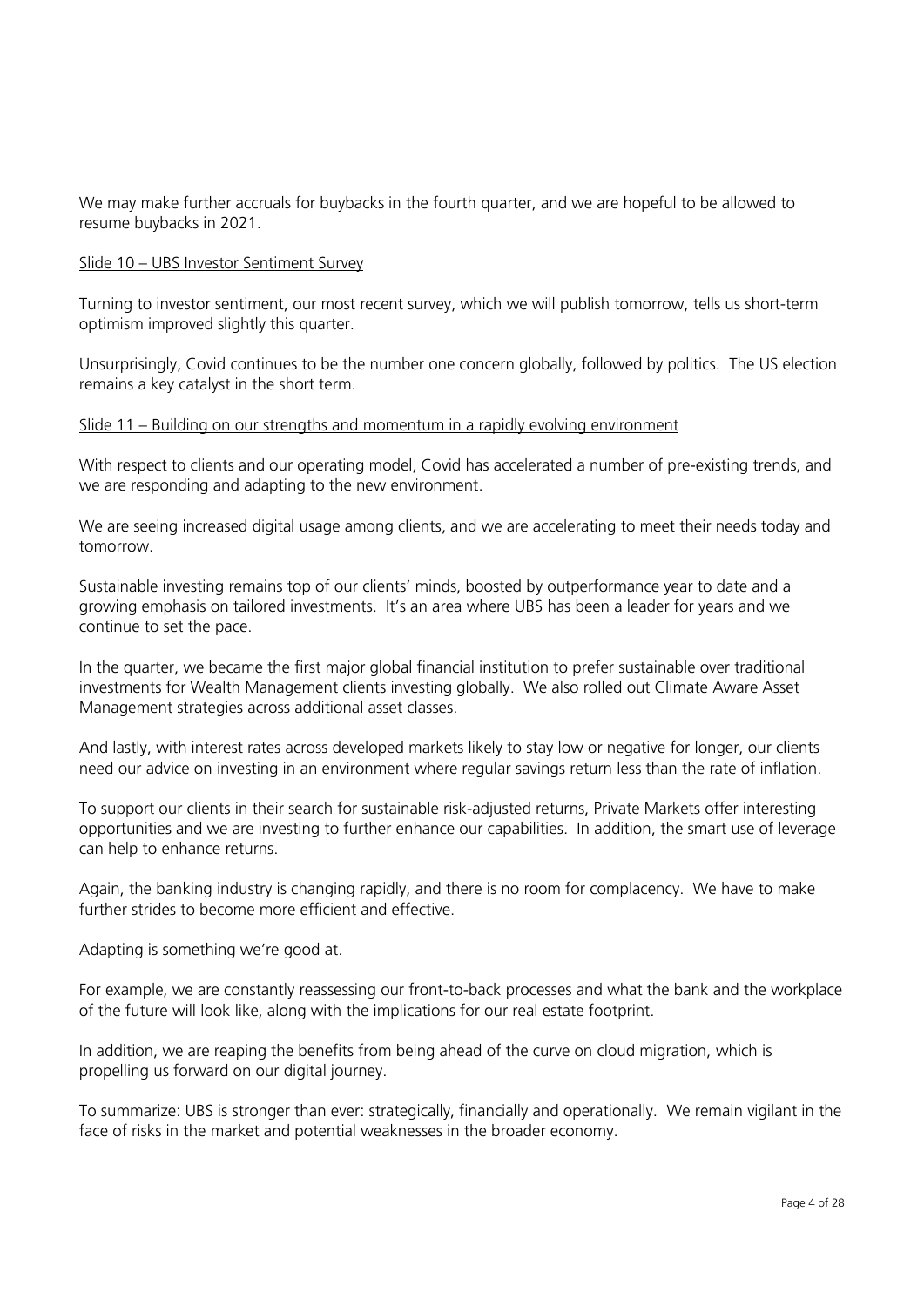In the face of these uncertainties, we are focused on delivering for clients, executing on our strategic priorities, and building on our momentum to prepare the firm for the future.

With this, I will hand over to Kirt to take you through our third quarter results.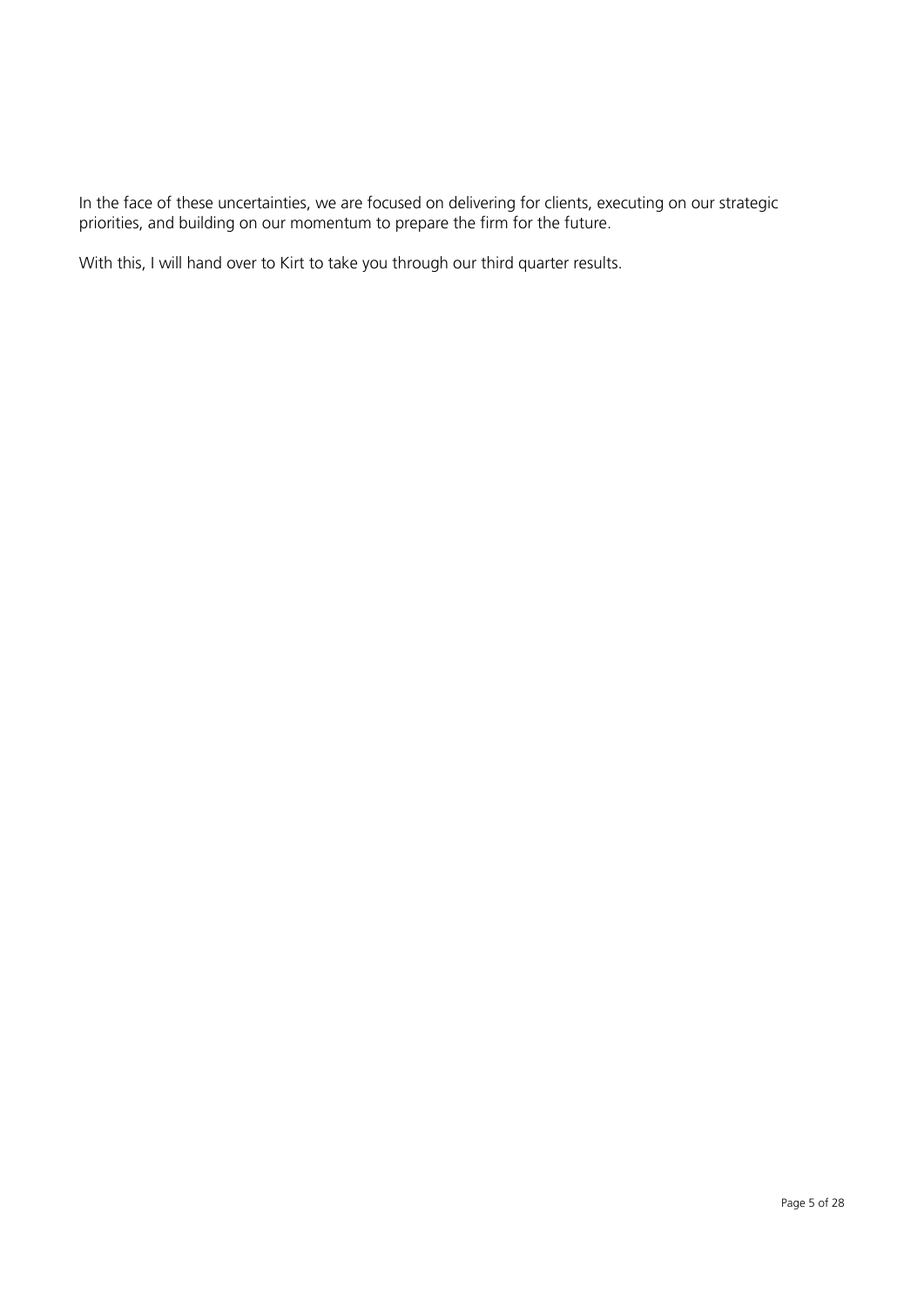# Kirt Gardner

# Slide 12 – 3Q20: Driving positive operating leverage

Thank you, Sergio. Good morning everyone.

Net profit for the quarter was 2.1 billion, translating into a 21.9% return on CET1 capital.

On a reported basis, PBT was 2.6 billion, with around 60 million net year-on-year benefit from foreign exchange moves.

Our 3Q results include the net impact of 526 million from items that we have called out due to their one-off nature within the context of the quarter. This compares with a single one-off gain of 600 million that we had previously flagged relating to the Fondcenter sale. Adjusting for the items that we've called out, PBT was up 41% to 2.1 billion. On this basis, our cost-to-income ratio improved 6 percentage points to 73%, with 12% income growth outpacing expense growth of 4%.

We've provided an overview of these call-out items in our deck, which you can find on a 3Q and 9-month basis in the appendix. I'll highlight a few of these items.

First, we realized a 631 million gain related to the sale of Fondcenter, which closed in September and mostly benefitted Asset Management, with a smaller part in GWM. There was no net tax expense recognized on the gain, which is the main reason why our Group tax rate is lower this quarter at 19%.

Second, in order to provide additional career flexibility for eligible employees, we modified the forfeiture conditions of certain outstanding deferred compensation awards for voluntary leavers, which accelerated 359 million of personnel expenses into the third quarter. There will be a corresponding saving spread over future periods, most of which over the next two years.

And lastly, in the IB, we booked a 215 million gain on the sale of intellectual property rights associated with an index family.

The impact of these call-out items mostly cancel out in the business divisions' P&L, except for Asset Management given the size of the Fondcenter gain.

#### Slide 13 – Global Wealth Management

Global Wealth Management produced its best third-quarter pre-tax profit since 2011. PBT grew 18%, fueled by transaction activity and loan growth. Performance was consistent throughout the quarter, with revenues at around 1.4 billion in each month. Expenses were down 1% compared with 3% higher revenues, leading to a 3 percentage point cost-to-income ratio improvement.

We had our highest net new loan volume on record for a single quarter at over 10 billion, with all regions contributing, and especially strong growth in the Americas. Year-to-date, net new loans were 18 billion, consistent with our strategic focus on this key growth driver. Our loan portfolio quality remains high, and we have achieved this substantial loan growth without increasing risk on a portfolio level, and with no build in stage 1 and 2 credit loss reserves and an overall net credit loss recovery in the quarter. There is also significant further upside potential, as lending penetration remains low at just 7%.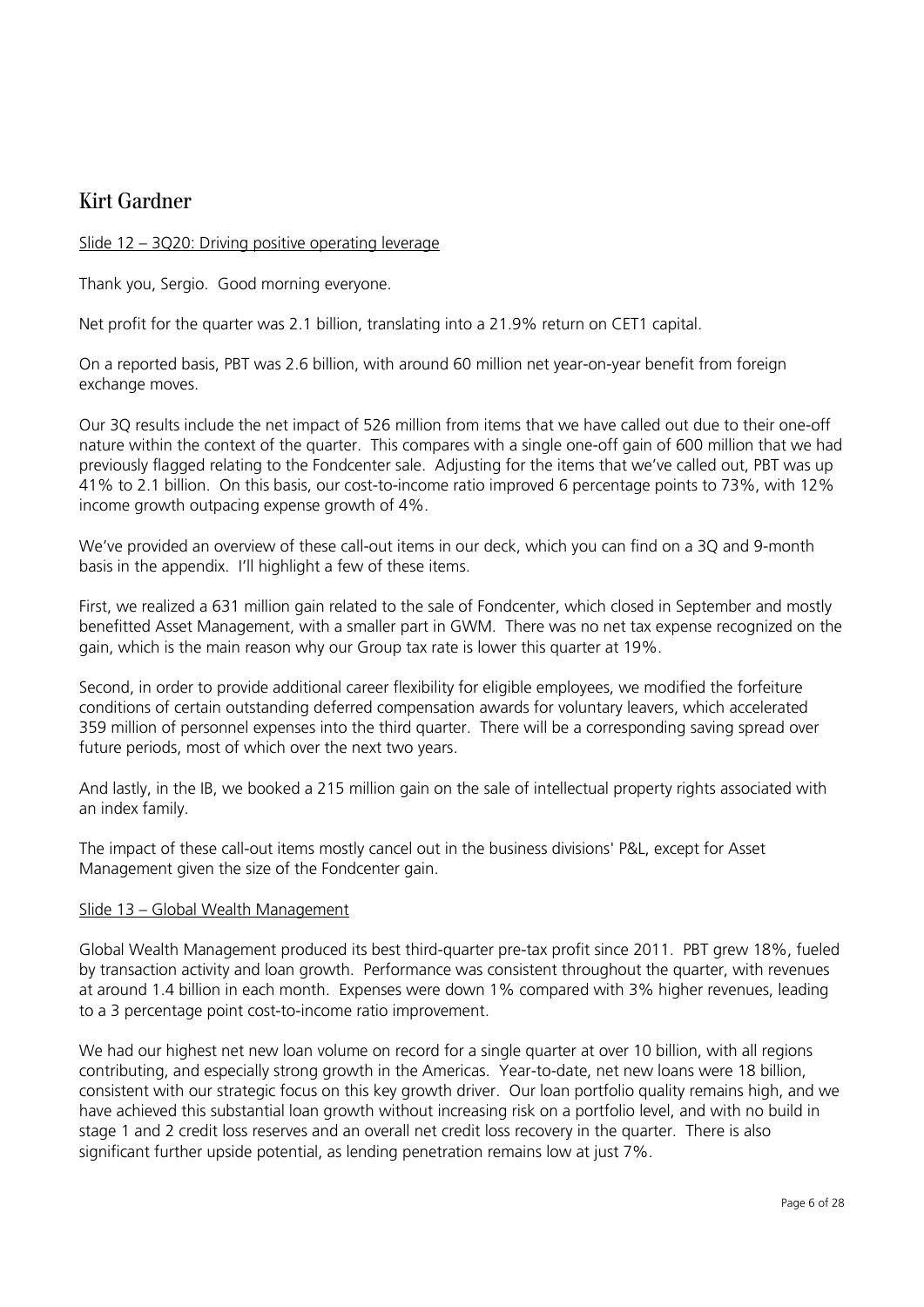We continue to gain momentum with our "one firm" initiatives. Year-to-date, collaborative efforts between GWM and the IB produced nearly 50 million in revenues from 47 deals. Our separately managed accounts initiative in the US drove 8 billion of inflows into Asset Management in the quarter and over 35 billion since inception in 4Q19. And GFO income across GWM and the IB was up 27%.

### Slide 14 – Global Wealth Management

Recurring fees decreased slightly, as the benefit of higher invested assets was offset by lower margins. Part of this margin compression was driven by clients moving into lower-margin funds, including shifts in our fund offerings to address a new US regulatory requirement. Sequentially, we were up 10%, as the billing base increased and recurring margins were stable.

Our US business moved to average daily balances for client billing on advisory accounts as of October 1st. Billing now better reflects the actual value of a client's assets through the quarter. This change will also remove the lag effect the prior billing convention had on recurring fees in the region.

This was made possible by the technology enhancements we are implementing with our Broadridge partnership, with full conversion to take place in the second half of 2021. With this initiative, we are building an entirely new, state-of-the-art technology platform on component architecture, which will allow us to add more new in-house and third-party services and functionalities, while also generating substantial cost savings.

Net interest income was down 2% from 3Q19, and 6% quarter-on-quarter. Sequentially, higher NII from loan growth was more than offset by significant deposit margin compression from the US dollar rate cuts – mainly outside the US – along with increased liquidity costs related to COVID that were passed on to the business during the quarter.

We have now absorbed the majority of the impact from these rate cuts. Over the coming 3 quarters, lower dollar rates will continue to be a headwind to deposit NII sequentially. We are confident in our ability to offset this with loan growth.

Transaction-based income was up 16% on continued high levels of client activity. Our research, solutions, and investment content are resonating with clients, as they seek advice and guidance to navigate the current uncertain environment that presents both challenges and opportunities. We have now seen three consecutive quarters of strong, year-on-year transaction revenue growth, also driven by a series of actions launched by Tom and Iqbal coming into this year. We will continue to focus on dynamically developing and deploying tailored solutions for our clients, leveraging our market-leading CIO and integrated IB solutions platform.

#### Slide 15 – Global Wealth Management

Moving to the regional view, we had growth in all regions, with record 3Q PBT in the Americas and APAC.

In the Americas, we recorded 12% higher PBT despite a decrease in revenues, as costs declined more on the back of both lower personnel and G&A expenses. We also had a credit loss recovery on a position impaired over the previous two quarters. Mandate penetration rose sequentially and net new loans were an impressive 5 billion, helped by a fixed-rate securities-backed lending product we offered clients in July and August that generated significant demand.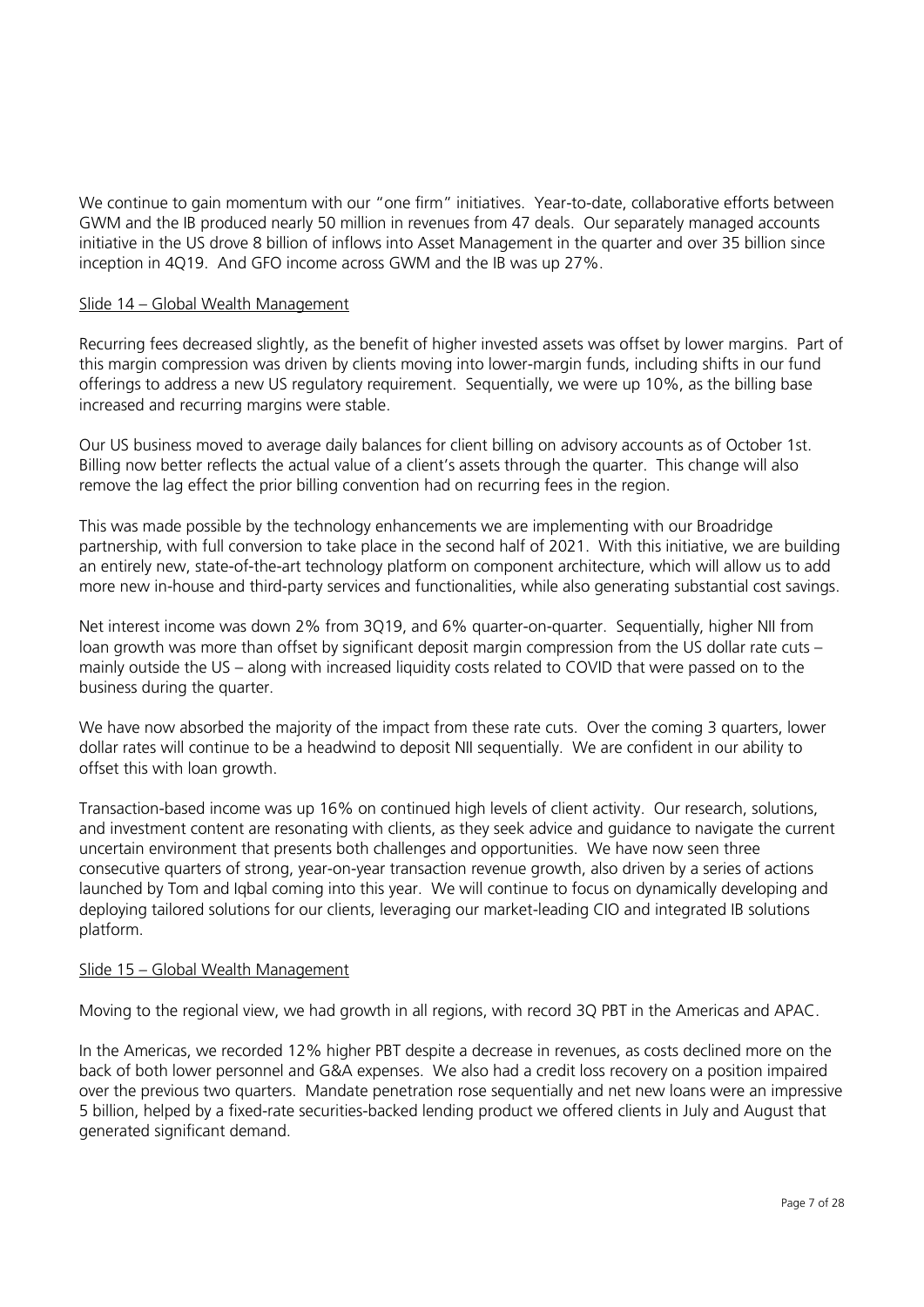PBT was up in both EMEA and Switzerland, partly helped by gains from the Fondcenter sale. Loans were up sequentially in both regions.

Sergio has already highlighted APAC's impressive performance for GWM and the Group. We broke the half a trillion mark for invested assets, PBT was up 57%, transaction-based income was up 72%, and we improved the cost-to-income ratio to 63%.

#### Slide 16 – Personal & Corporate Banking (CHF)

Moving to P&C. PBT was down 13%, partly as a result of credit loss expenses of 84 million francs.

Income before credit provisions was down 1%, mainly reflecting 40 million lower income from credit card and foreign exchange transactions on reduced travel and leisure spend abroad by clients due to COVID.

NII came down on lower deposit revenues related to dollar interest rate headwinds on our corporate and institutional clients, while recurring net fee income rose on higher custody fees.

Of the 84 million credit loss expenses, 54 million related to a case of fraud at a commodity trade finance counterparty, affecting a number of lenders. P&C now has only minimal remaining exposure to this counterparty.

Operating expenses decreased by 3%.

Our business momentum in P&C remains strong. Net new business volume growth in Personal Banking was 5.6% for the quarter and a record 7.5% for the first nine months of 2020. For corporate and institutional clients, we saw more than 10% annualized lending growth from net new loans year-to-date excluding COVID loans.

#### Slide 17 – Swiss lending snapshot

We wanted to give you a quick snapshot of our high-quality Swiss lending portfolio.

About 65% of our exposure relates to mortgages. The vast majority is residential, most of which owneroccupied, where we do not see signs of stress. We're carefully managing our risks in our commercial retail and office portfolio, but this is less than 5% of our Swiss mortgage book.

31 billion of our exposure is to Lombard loans. Remember that in March, we went through a real-life stress test on this portfolio, with barely any losses.

We have 14 billion of loans outstanding to small and medium enterprises. Under the government's COVID loan program, our clients have credit lines of 3.3 billion with us, of which 1.7 billion is drawn. One interesting observation here is that we saw only a small increase in utilization of these COVID credit lines between July – when the program closed to new applications – and September, from 48% to just 52%. We also saw very limited increase in drawdowns by SMEs generally. This speaks to the relative strength of the Swiss economy.

The quality of our lending book and our strong financial position allow us to support our clients through these difficult times, which in turn supports the economy.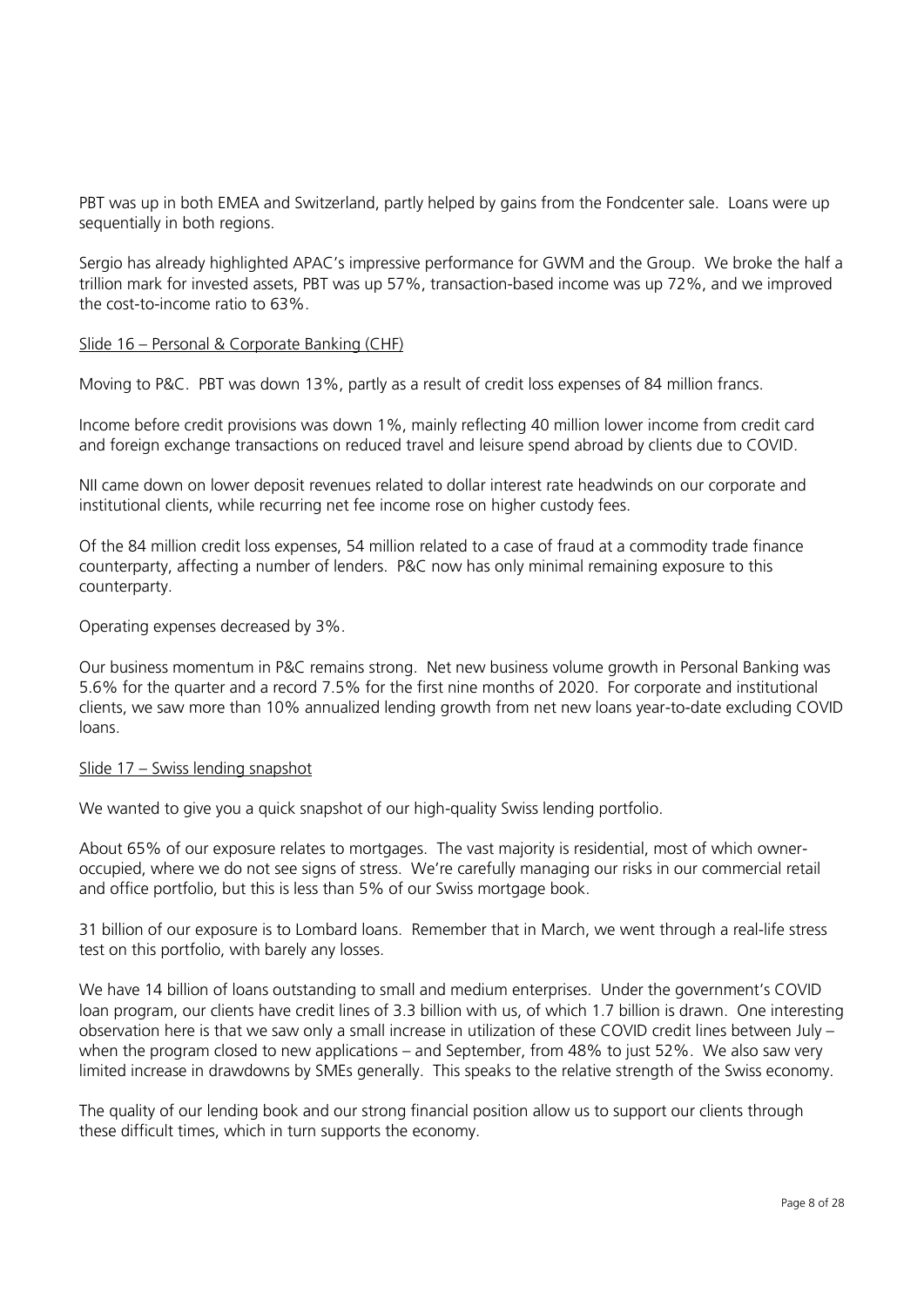#### Slide 18 – Asset Management

For Asset Management, given the magnitude of the call-out items I referenced earlier, including the Fondcenter gain, my comments here will exclude these.

Asset Management had another great quarter with PBT up 42% to 191 million dollars and 6% positive operating leverage.

Operating income was up 27% on strong overall performance, with exceptionally high performance fees, primarily driven by Hedge Fund Businesses. Net management fees rose 12% to the highest level in over a decade, with continued, excellent momentum in net new run rate fees. Since the start of 2019, net new runrate fees are in excess of 150 million annualized, highlighting both the strong volumes and high quality of our net new money flows.

We had inflows of 18 billion excluding money markets, contributing to a record invested assets, which are now within striking distance of the 1 trillion mark.

#### Slide 19 – Asset Management

Our consistent investments and strategic execution over the past years have come together to create strong momentum for Asset Management.

In Greater China, we are ranked as the #1 international manager based on our market share of over 9%, and we continue to invest and expand our onshore product offering.

We have more than doubled our sustainable and impact investing-focused AuM globally over the last twelve months. And we've just launched some exciting new products in the sustainable investment space, like our expanded suite of "Climate Aware" strategies, which build on our award-winning passive offering to include active equities and fixed income funds. Another example is our in-house hedge fund O'Connor's new Environmental Focus strategy.

We already talked about the inflows related to our initiative with GWM on separately managed accounts in the US, which continue to be well ahead of our plans.

Clients are recognizing our differentiated capabilities and innovation, and we see it in the net new money inflows of nearly 60 billion year-to-date or 9% annualized, with positive contribution from all channels and regions.

#### Slide 20 – Investment Bank

The IB had another excellent quarter and delivered its best operating income in over five years and the best 3Q PBT since we restructured our IB in 2012. Revenues were up in all regions and nearly all products.

Global Markets revenues increased by 26% on *[edit: excluding]* the gain on sale of intellectual property rights that I mentioned earlier. Execution & Platform, Derivatives & Solutions, and Financing were all up year-onyear.

Derivatives & Solutions drove the biggest increase with particularly strong Equity Derivatives and Credit performance. Execution & Platform was up 18%, with higher client activity levels in Cash Equities, especially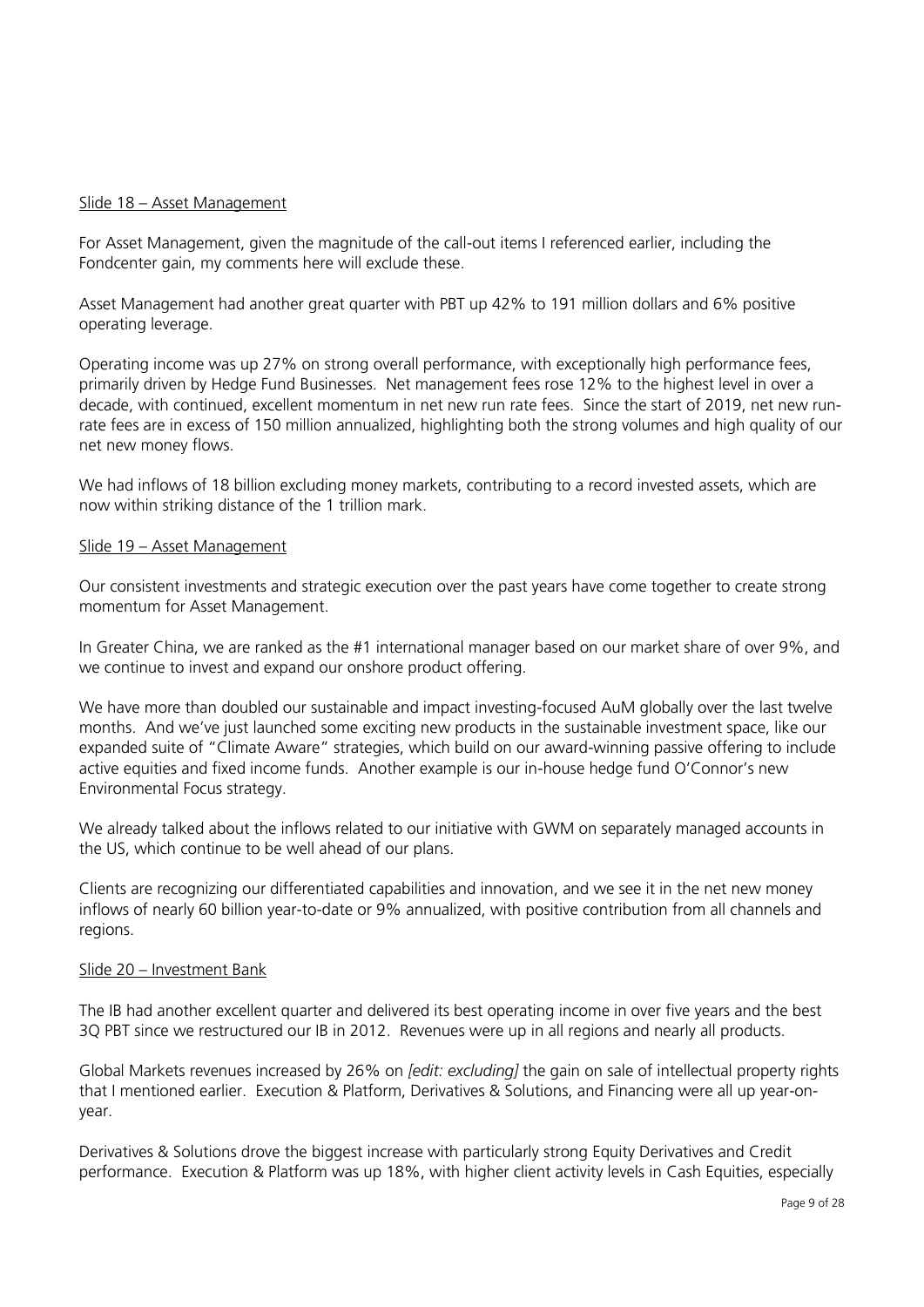in APAC, and higher volumes of fixed-income e-trading. We also believe we gained market share in electronic trading in FX, a testament to the investments we have made in our platforms over the years.

Within Global Markets, using the traditional split of this business, Equities rose 43%, or 19% excluding the gain. FRC increased by 41%.

Global Banking delivered its best quarterly performance since first quarter '18, as revenues increased by 44%, with substantial growth in equity capital markets and leveraged capital markets revenues. All products outperformed their respective market fee pools, including Advisory, where the fee pool contracted by a third.

The IB's cost-to-income ratio improved to 74% as the increase in revenues significantly outpaced cost growth.

IB risk-weighted assets came down by 6 billion during the quarter on the back of lower stressed and regulatory VaR, reflecting less volatile market conditions in the quarter as well as risk management activity. We took advantage of good market conditions to de-risk positions primarily in LCM, freeing up capacity for new underwriting activity that helped boost our results this quarter.

#### Slide 21 – Investment Bank

Throughout the first nine months, we maintained our focus on deploying capital with discipline and for appropriate returns. The numbers on this slide speak for themselves.

#### Slide 22 – IFRS 9 credit loss expense

At the Group level, we booked credit losses of 89 million in the quarter, of which 8 million related to stage 1 and 2 and 81 million related to stage 3 positions.

Updated macroeconomic factors resulted in a small recovery in stage 1 and 2 expenses. However, given the significant uncertainty that remains, we considered a release premature and applied post-model adjustments to overlay and offset these effects.

Stage 3 impairments are concentrated in P&C as I previously mentioned, with a partial offset from the GWM recovery that I highlighted earlier.

#### Slide 23 – Capital and leverage ratios

Our capital ratios remain substantially above regulatory requirements. That's without taking into account any of FINMA's temporary relief measures.

Our CET1 capital ratio was 13.5%, and would have been 14% before establishing the 1.5 billion reserve for future buy-backs. Much like dividend accruals, this is stripped out of CET1 capital, but still sits in our tangible equity.

Our CET1 leverage ratio was 3.8%, excluding FINMA's temporary exemption for sight deposits at central banks. Before the reserve for buybacks, it would have been 4%.

Now back to Sergio for his closing remarks.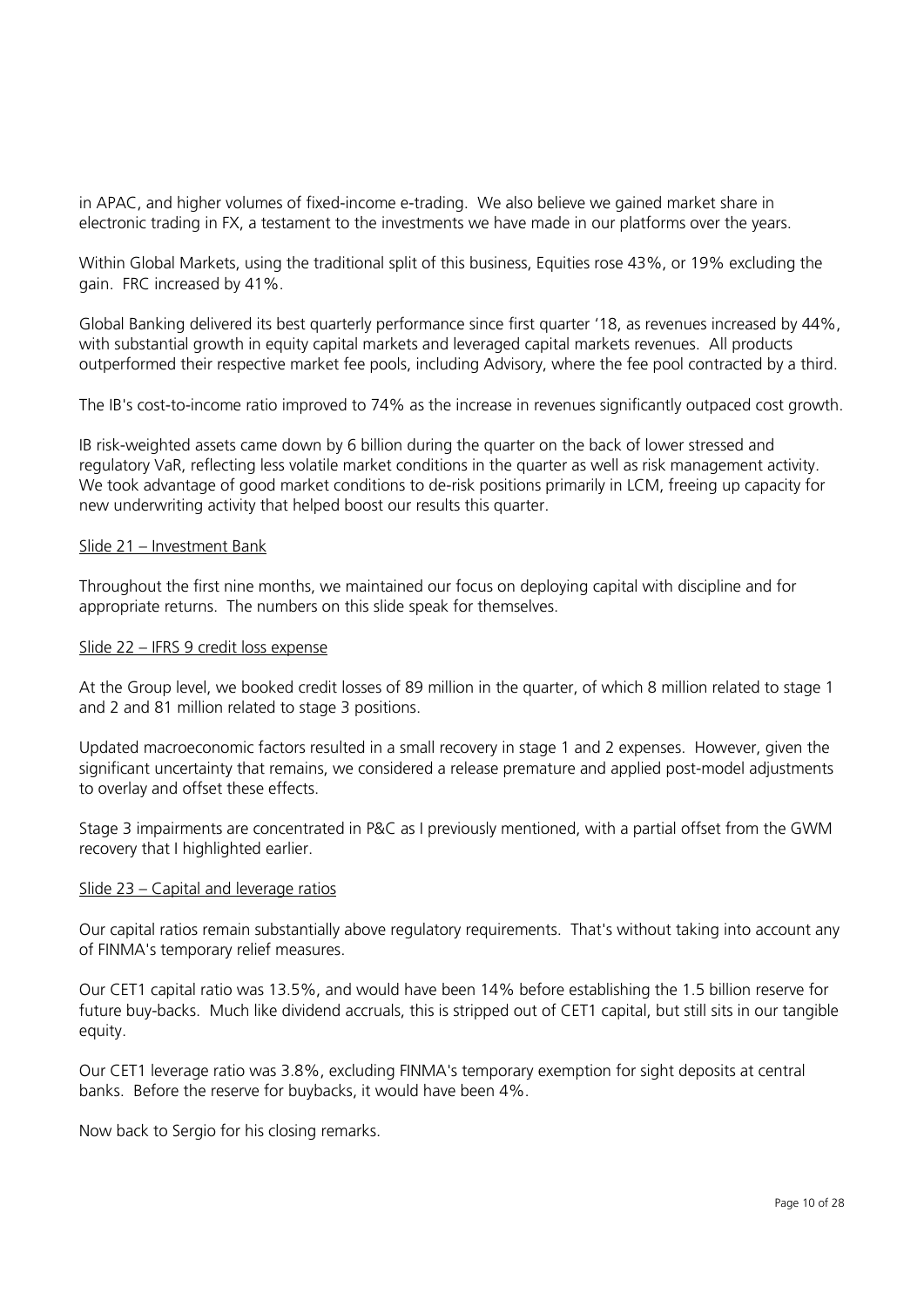# Sergio P. Ermotti

Thank you Kirt.

Before we move on to Q&A, I'd like to share a few reflections on my 9 years as the chief executive of this incredible organization.

Since I took over, we have made great strides to transform UBS. The quality of our people and the strength of our culture today are both testaments to that. According to our most recent employee survey, 86% of our people are proud to work for UBS.

This year, I have felt particularly proud, and humbled, by the dedication, flexibility and stamina that my colleagues have shown in the face of unprecedented personal and professional challenges.

I would like to sincerely thank everyone here at UBS for their hard work, their loyalty and their passion to deliver for our clients.

I would also like to acknowledge and thank our clients. They have always been, and will remain, at the heart of what UBS stands for. I have had the pleasure of knowing many clients through my time here, and today I would like to thank each and every one for their continued trust in the bank.

To our shareholders and the analysts who have been with us on this and the previous 36 earnings calls of my tenure: while I haven't always agreed with some of you, I always valued your perspectives and various inputs to our debates, and never took your support for granted. I'd like to thank you for your support, and for challenging and encouraging us to strive for more.

Also many thanks to the Investor Relations team at UBS for their outstanding support.

Last but not least, a special thanks to those who served with me on the Group Executive Board over the years. Together, we made this challenging but rewarding journey to turn UBS into what it is today.

UBS has all the options open to write another successful chapter of its history under Ralph's leadership. With warm feelings and keen interest, I'll be keeping an eye on UBS from across the street.

Thanks and now, let's move into Q&A.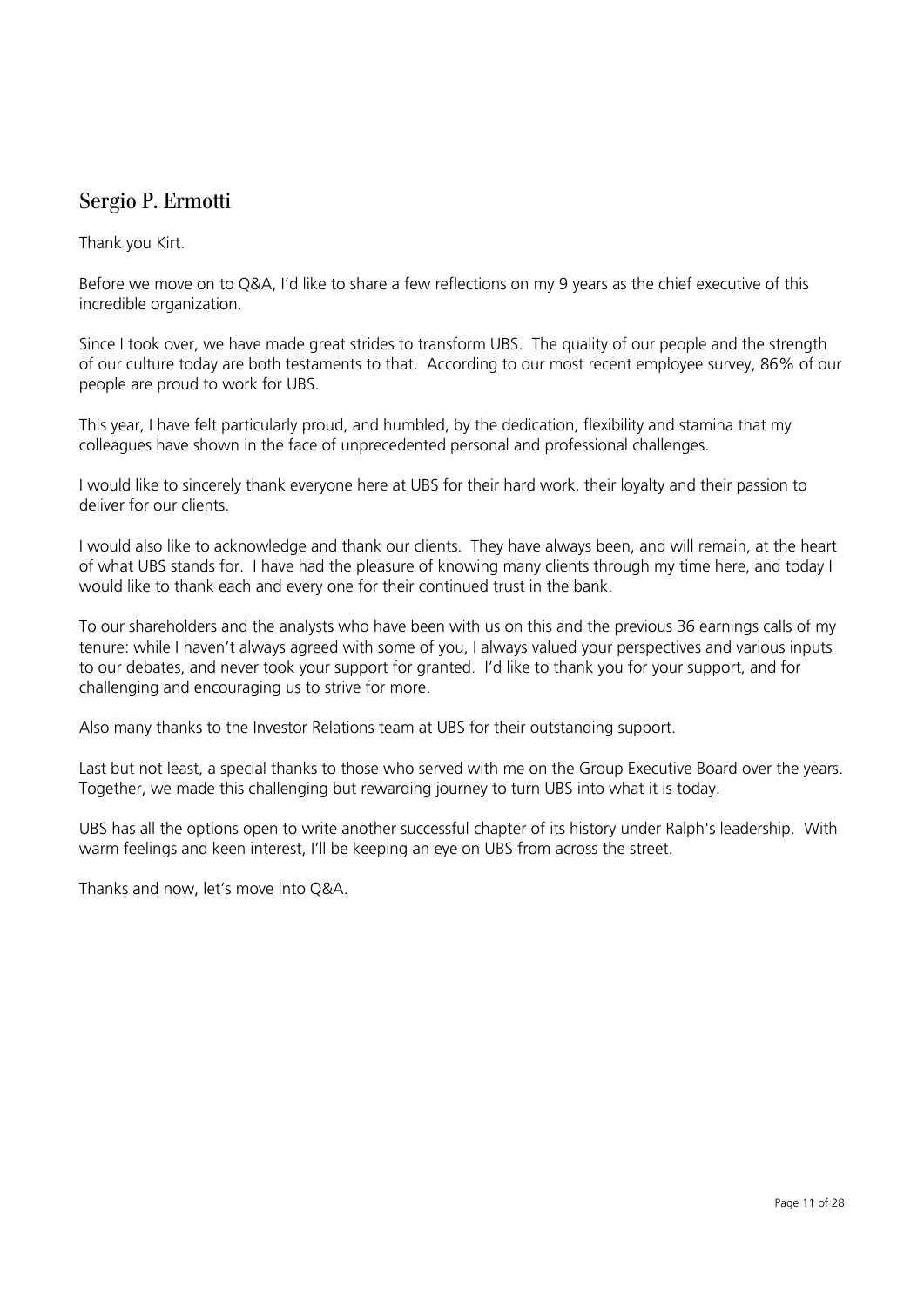# **Analyst Q&A (CEO and CFO)**

### **Magdalena Stoklosa, Morgan Stanley**

Thanks very much and good morning. Now two questions from me to start. One on NII and another one on kind of investment priorities.

So, on NII, let me return to your NII strategy and that's particularly in wealth. Now volumes have been very strong year-to-date and you have clearly planned for more, but in other words could you kind of tell us how much volumes you think you need, particularly in 2021, to offset the US dollar kind of rate pressures?

And secondly, I suppose, Sergio, if you could kind of share with us, when you think of incremental investment dollars, as you look at the business now, what would be your investment priority, as you hand over to Ralph Hamers?

#### **Kirt Gardner**

Thank you, Magdalena, I'll take the first question. In terms of net-interest income, as I highlighted in my speech, we have seen substantial momentum in our lending revenue. In fact, overall, our loans were up 14%, or 25 billion. So, there's also some foreign currency translation impact in addition to the net-new loans of 18 billion. That helps us offset a good portion of the US dollar interest rate headwinds: so quarter on quarter I think it's probably the best place to focus, where we did see a 100 million of headwinds from lower dollar interest rates. And then also, you might recall I indicated we were going to push out Covid-related liquidity costs in the business divisions, which we did during the quarter, and there's another 25 million there. Now we actually saw that peak during the quarter. So therefore, the US dollar related headwinds will begin to taper as we get into the fourth quarter and also into 2021. And we believe that we will fully absorb it by the end of the second quarter.

Now also, as I indicated in my speech, we expect that the continued momentum from the loan volumes we already generated and we expect to generate will allow us to fully offset any remaining headwinds from US dollar interest rates.

# **Sergio Ermotti**

Thank you, Magdalena. In respect of priorities on investments going forward, I guess you mean more in terms of more the cost side of the equation. I think that we need to continue to be very balanced in our front to back approach, in how to invest the money. I think it's very important that first of all we continue to generate the capabilities and the right to invest in our future by creating efficiencies and effectiveness in the way we look at it. I think the Covid experience has demonstrated the validity of having a strong infrastructure and a resilient infrastructure that supports higher volumes when necessary, but also the necessity to reflect the technology and digital developments in respect of how we face clients: what we offer to clients and what is also very important, how we give the tools to our front people, being the client advisors, being salespeople in the IB, or investment bankers in the IB and asset managers and so on: to be able to be more productive and more informed and better equipped than our competition. So, it will continue to be a balance between investing front to back, and creating through that also cost synergies, because many areas of course we need to make sure that we also capture the opportunities that technology can offer to become more efficient.

#### **Magdalena Stoklosa**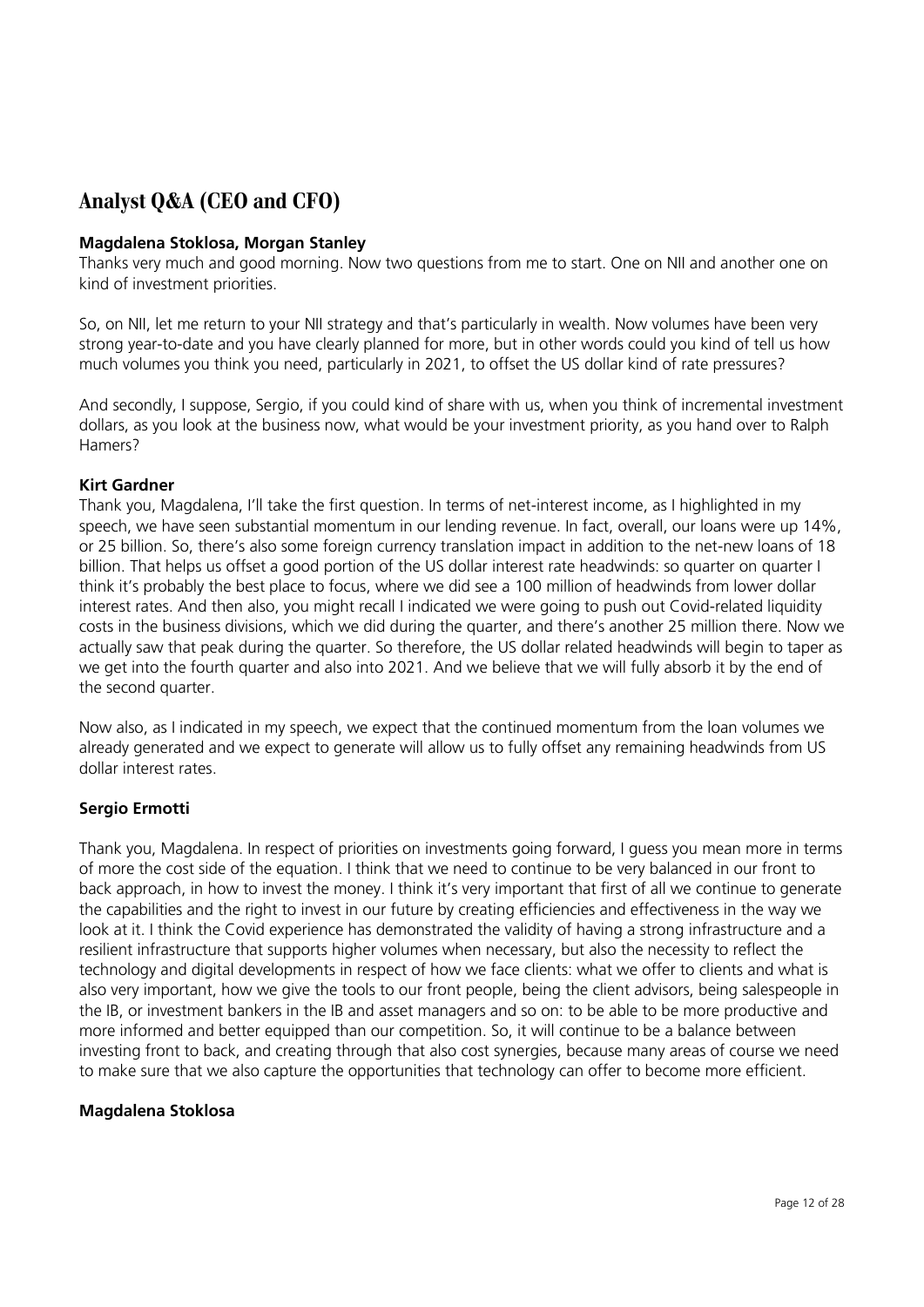No, absolutely. And if I may, Sergio, since it's kind of the last earnings call, I also just wanted to say that it's been an absolute pleasure for us kind of working with you over the years, and wish you all the best with the Swiss Re Chairmanship and they're lucky to have you.

# **Sergio Ermotti**

Thank you, Magdalena. Same here.

# **Kian Abouhoussein, JP Morgan**

Yes, thanks for taking my question. First of all, Sergio, thanks for all the support and the calls, and clearly the early calls that you joined with us, highly appreciated, and hopefully it gives you an opportunity not to start the calls too early going forward – but we very much appreciate your support.

I have two questions. The first one is related to total pay-out – because clearly you're changing the mix, you also mentioned that in the fourth quarter you might make further reserves. And I'm just trying to understand how I should think about pay-out policy. I think you say any excess capital will be paid out, but clearly just for us to think about, how should we think about that quantitatively? And in that context, how should we think about the pace of buy-backs, because clearly you're reducing the cash pay-out, the cash dividend absolute, and as a result clearly you are substituting part of that with buy-backs. I am just trying to understand the pace of buy-backs: should we think of it gradual as of 2021, or how should we think about the whole process of reserving and buying back?

The second question is really more of a general question about your view of what you think was your biggest change in the group, which had the biggest impact – and also what is it that you would have liked to have done looking backwards, looking back mirror, and something that maybe didn't happen?

# **Sergio Ermotti**

Well, thank you, Kian. For sure, I won't wake up so early in the future. So, in terms of pay-out policies, I don't think that we, you know the intention here is to continue to distribute any excess capital that we don't need to grow the business. And also, I think that the key levers for us are also very highly determined not only by the guidance that we have been giving you in terms of where we think we're going to be in terms of CET1 ratio until the Basel III is implemented, because in two or three years' time my colleagues will also have to reassess and rebalance around 13% to whatever is appropriate – because if you look at pro forma, since I started, we are now running at 19% CET1 ratio, so the older regulatory inflation that is coming in makes the 13% that we are used to talk about a little bit of a relative gain.

And most importantly, Kian, is the stress. Our own stress assessment, and also the regulatory stress models that we get, are also very indicative of how much capacity we have for capital returns – so I don't think that it's going to be strictly driven by a pay-out ratio or set of numbers but those two elements.

So in terms of timing, the pace will be determined in 2021 by two factors – of course the most important even in respect of these 1.5 billion or whatever we're going to accrue in fourth quarter, determined by the regulatory framework in terms of internationally you will see that there is a clear desire at this stage, and we understand also that the uncertainties are there and to some extent we need to wait before we re-establish a more significant capital return plan.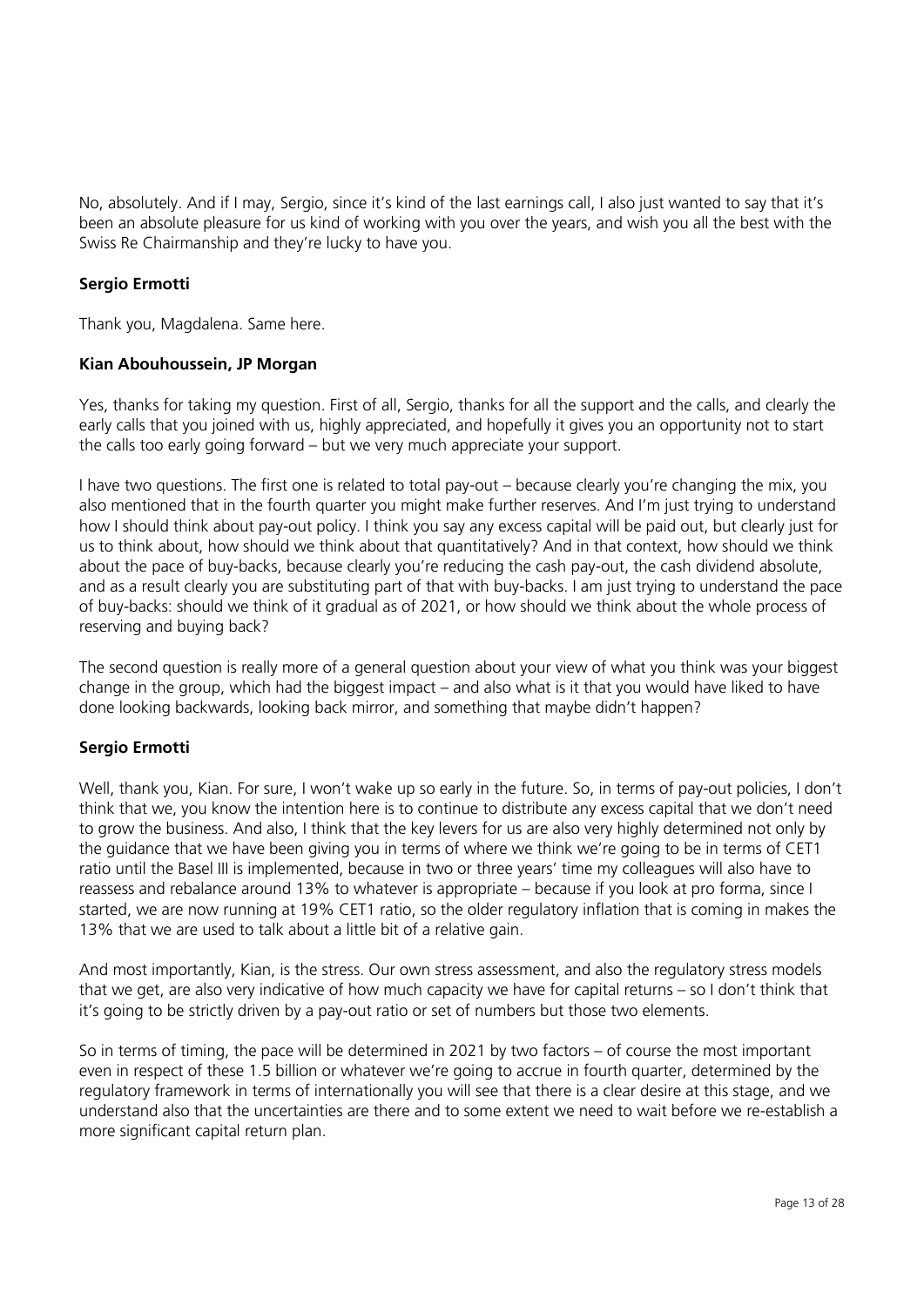But I would say that as soon as regulators are starting to differentiate between banks, who needs more capital and who needs less capital, and also, they look into the business model of banks, I believe only by then can we resume a capital share buy-backs.

So hopefully we believe at the beginning of 2021, of course you need to take into consideration some idiosyncratic legacy issues that we will need to manage – but there is ample capacity here through the reserves and the cash generations we have in the business, to create enough buffers to manage any kind of scenario for UBS going forward.

Look, in terms of changes, you know I don't bore you with numbers, because at the end of day you can look at the numbers – they speak for themselves – and of course we went through a lot of changes and transformation: derisking, repositioning of wealth management, to a new paradigm, but I would say that probably the most, the thing that I see and I feel with my colleagues has changed a lot, is we brought back you know the culture to the bank, a more homogenous way, I think that we pretty much here everybody in the bank knows what we stand for – the way we want, what we want to achieve, but also how we want to achieve our results, and in my point of view this is probably one of the biggest changes that together with my colleagues we brought to the bank, and most importantly with the contribution of my colleagues.

Regrets, well, you know, there is always regrets when you look backwards – because I don't think anybody can basically look at nine years and pretend everything has been going right – but I think that pro saldo the regret is that one has to live twice in order to capture maybe the opportunities that, you know, I think UBS has still ahead of itself.

The regret of having a little bit better market environment, that is definitely maybe for another life – I will have a better environment as the CEO of a bank. Not this one.

# **Kian Abouhoussein, JP Morgan**

We hope so all, thank you very much.

#### **Jeremy Sigee, Exane BNP Paribas**

Thank you, good morning, and thank you from me as well, Sergio – thank you for everything you've done with us over the years and best wishes for your next steps. Just two questions please. One is just picking up on the comment you made a moment ago: Just around the sort of regulatory and political process for approving the resumption of buy-backs. You mentioned the international dimension. And I just wondered, to what extent a Swiss decision on restarting buy-backs will be constrained by a need to coordinate with what the FED is doing, and what the ECB is doing – whether that is a constraint on the process. And more broadly, what do you see as the constraint, or where do you see the political debate in Switzerland about allowing some or all Swiss financials to resume share buy-backs. So, if you could just talk us through the domestic and international politics on that. That would be great.

And my second question was more sort of nuts and bolts about the cost accruals in the investment bank – and just how you feel you are accrued at this nine-month stage – in other words, do you think that you've got sort of conservative accruals with scope to claw back something in fourth quarter?

Or, you know, if we get a normal revenue level, will we get another sort of 70ish per cent cost income? So just how do you think you're accrued in the investment bank for costs? Thank you.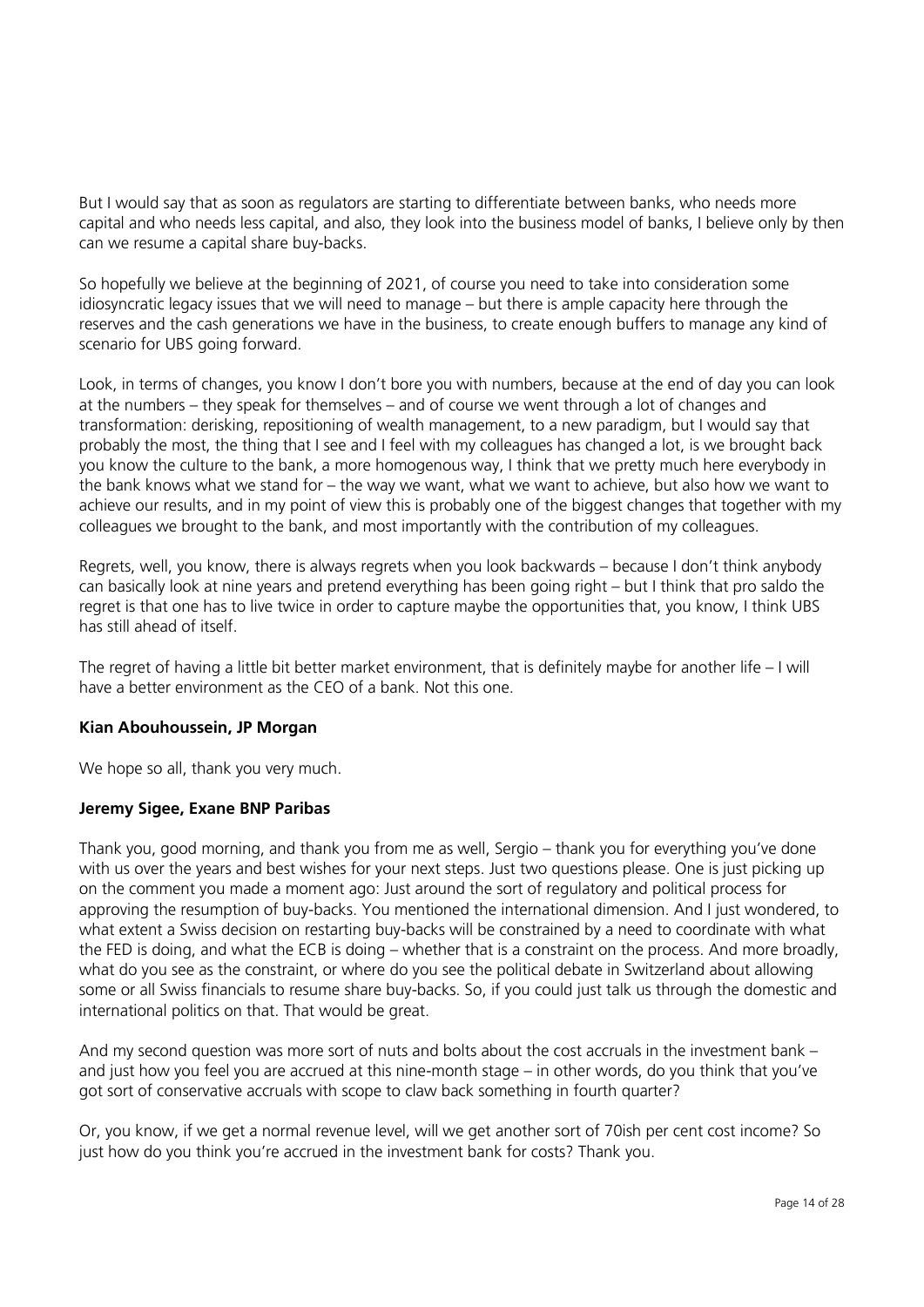# **Sergio Ermotti**

Thank you, Jeremy. I'll take the first question and I'll pass the second to Kirt. Well, you know, I can't speak for FINMA and how they make their decisions. So I think that's a – I would probably refrain from doing that – but it's quite clear that at this stage there is a necessity to still, and as I mentioned before, to some extent I do understand the necessity of trying not to single out or create a stigma in the system of who can pay dividends or who cannot pay dividends, and do share buy-backs and not do share buy-backs. But over time, I do hope that internationally and domestically, there is differentiation. I think that it's very important to, number one, reinforce the credibility of the regulatory regimes that we introduced and that we are managing today.

And I don't think that one size fits all in terms of capital returns policies going forward is the right solution – I think that it's also very important for all of us, and for you guys particularly, to make this industry an investable asset class. By basically trapping unnecessary capital in the banks, you know, you either are going to make it not attractive or you are going to force the system to deploy capital in a way that over time cannot be constructive, no matter if it's used for organic or inorganic growth. If you basically don't allow the right amounts of capital to be put back into the system, it's dangerous, particularly when you have banks that are trading below book value and there is an opportunity to utilise share buy-back as a very flexible and efficient way to return capital to shareholders.

I think there is way too much – and now I'm going into potentially the political – but not only more the media side of the equation: There is a tendency to demonise share buy-backs. I think that share buy-backs are a very efficient way to retain flexibility, regulatory flexibility, prudential flexibility, while returning capital to shareholders. So I don't see any political aversion in Switzerland in that respect, as long as we demonstrate, like we did – that we are able to support the economy and put a very proactive, adding a very proactive role in doing that and funding the economy – there should be no doubt that there is an advantage for Switzerland particularly to maintain a very strong financial centre and an investable asset class in the banking industry.

#### **Kirt Gardner**

Yes, Jeremy, so just in terms of your second question: mechanically, what we do across all our business divisions is that we accrue after economic contribution but before variable comp or bonus, and so therefore we take into account the cost of capital that we deploy and the businesses' use. And year to date, we've accrued on that basis, and we feel like we're fully accrued in the IB but also across all our businesses for the result that they've generated to date. Now having said that, just like all our peers as we get into the fourth quarter, we learn more about what the market is likely to do and there are other factors that could be taken into account for finalising our compensation levels overall – but as I said, just to be clear again, we feel very comfortable that we're fully well accrued for the investment bank based on its performance year to date.

#### **Jeremy Sigee, Exane BNP Paribas**

Ok, thank you.

#### **Benjamin Goy, Deutsche Bank**

Yes hi, good morning, two questions please. First, one more on pay-out. Your cash-dividend is about a 20% pay-out ratio, just wondering how we should think about it going forward, given your very strong net-profit level this year. Should we think of it a little bit at the lower end to ensure progressiveness in the future? Or is that kind of a good run-rate also going forward?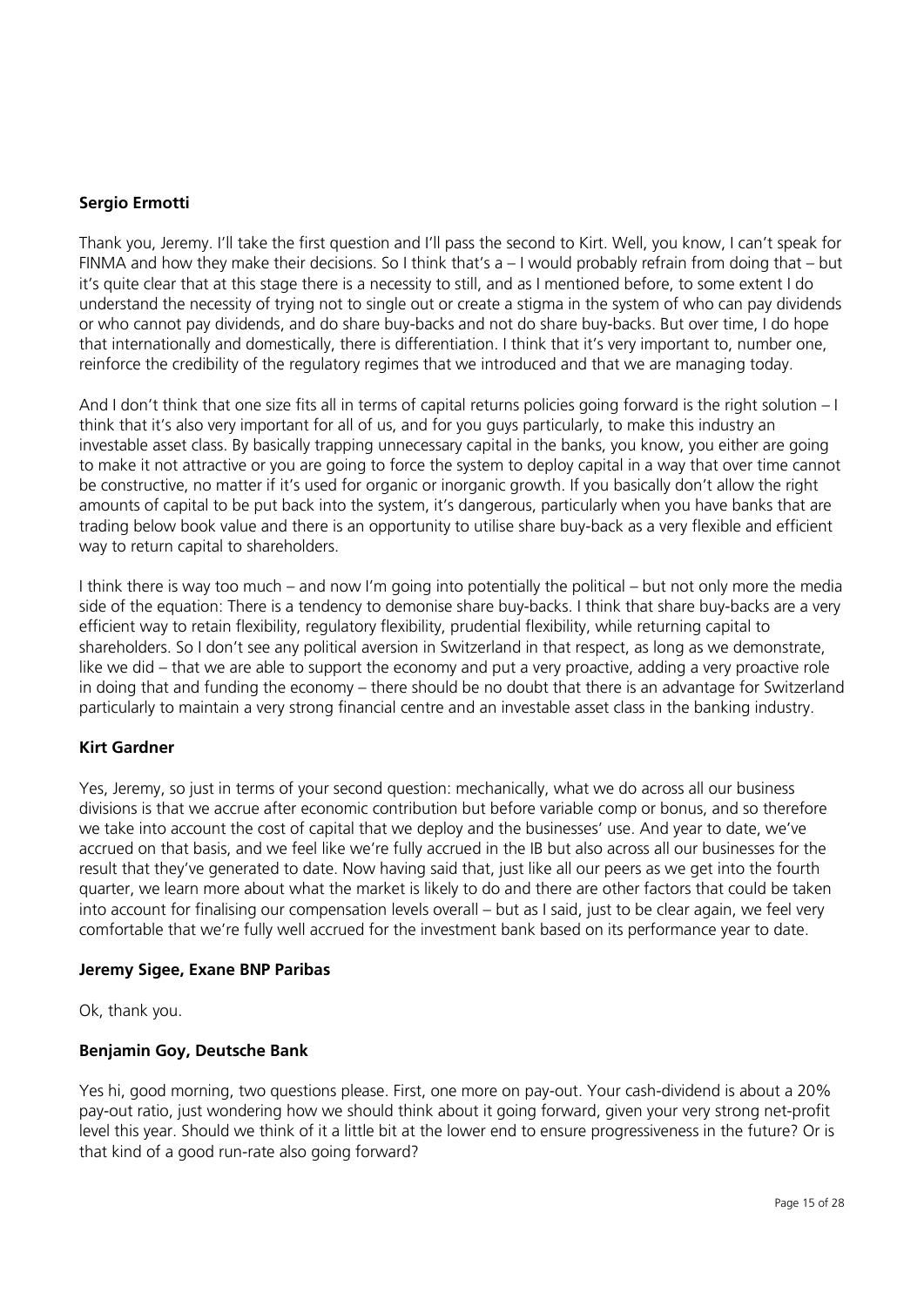And then secondly, a smaller one on asset management, in particular within your equities' business, another quarter with very good inflows. I think partially that is driven by the separately managed accounts but also the underlying business seems to be doing well – just wondering, what you are doing there specifically? And on the cross-selling of these SMA, I guess because that's the main story there? Thank you.

# **Sergio Ermotti**

So, on the pay-out ratio, as we outlined, the policy, you see in the accruals clearly indicates the new base for our cash dividend going forward. As we outlined, we believe that the pay-out ratio for cash will be similar to our US peers. And we will of course also continue to strive for very low nominal increase year on year to reflect profitability and so that we improve a little bit our cash dividend, but as long as the stock trails below book value or tangible book value, I think that it's quite clear that we will prefer to do share buy-backs, also in order to retain, as I mentioned before, going forward more flexibility in terms of how to navigate any challenges that the industry and we may face, going forward: I think you can see that resetting of the pay-out being closer to our US peers 'levels going forward.

# **Kirt Gardner**

Yes, Benjamin, in terms of asset management flows, as you indicate, they are very strong in the quarter but they're also very strong year to date with 18 billion, excluding money markets and as I referenced, that's an 8.9% annualised growth rate – but the 50 billion excluding money markets is 8.2%, and while clearly there's been a benefit in positive flows from the SMA initiative with our US wealth management business that has exceeded our expectations, if you look at the totality of our flows, they're actually a quite broad base and of high quality, so we've seen good flows across all our channels, institutional wholesale where we've invested as well as GWM across all of our strategies, including because as we've seen very very good performance in our inhouse O'Connor hedge fund, and have seen good flows there and across hedge funds – the flow on the active side has been more concentrated in equities, also as you mentioned. And the testament to that quality is the fact, as I highlighted in my speech, our net new run rate based on fees accumulated year to date are 150 million and I think that just speaks to the quality of the flows overall.

#### **Benjamin Goy, Deutsche Bank**

Thanks very much and all the best for the future and specifically in your new role, Sergio.

# **Sergio Ermotti**

Thank you, Benjamin, also thank you Jeremy.

#### **Anke Reingen, RBC**

Thank you very much for taking my question and from me as well, thank you for all your help and being on the calls in the early mornings and all the best.

Two questions please, first on capital return: I understand your 20% comment on your dividend accrual, and in terms of the buy-back, the 1.5 billion: Should we think about this being a 30% ratio taking the total capital return to 50%, or is the buy-back more as a fixed amount in terms of absolute terms that you're envisioning. And could we end up in a situation where there is basically, in 2021, you're executing on your 2020 buy-back as well as on your 2021 buy-back?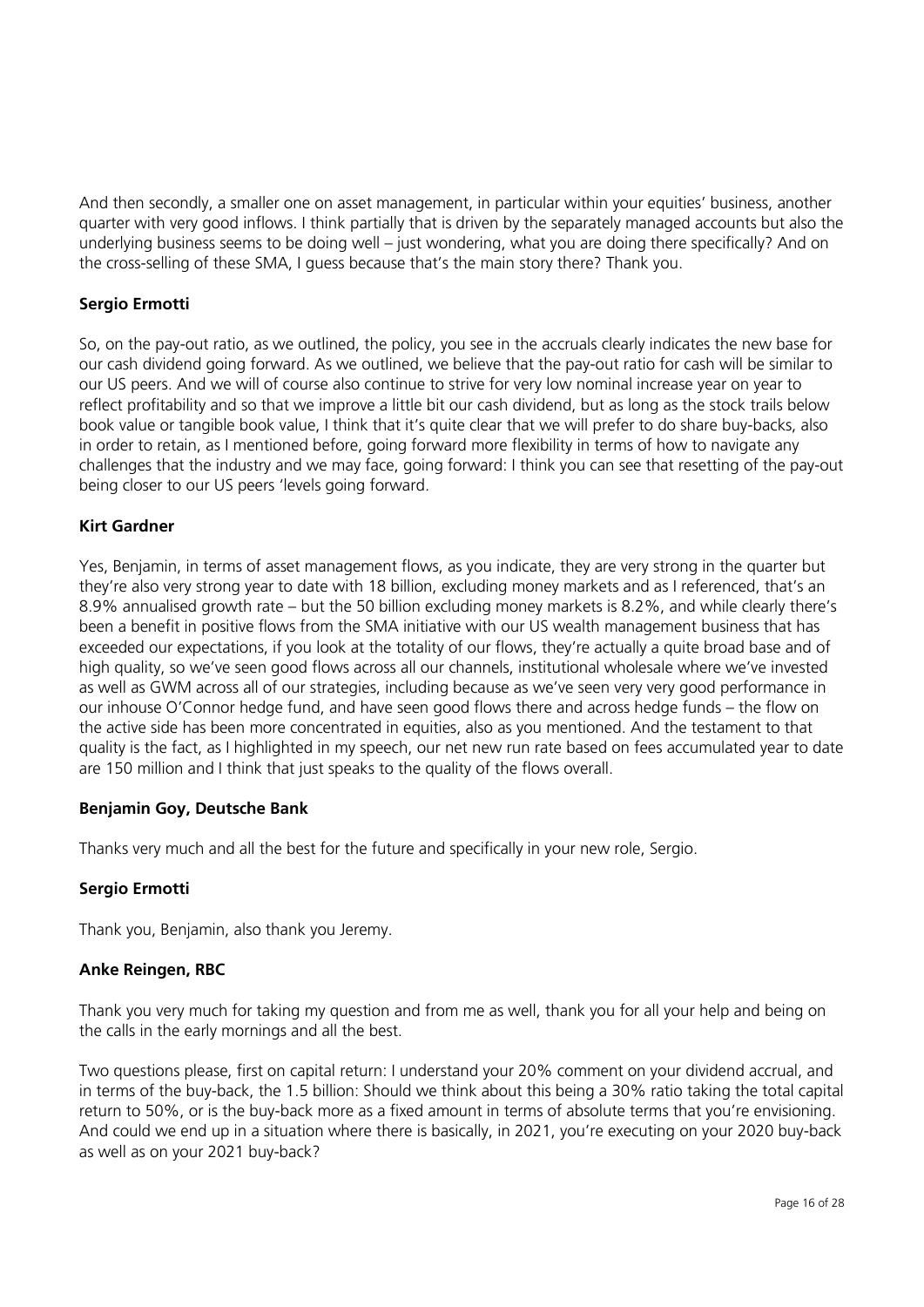And then just secondly, on the tax, could you talk us through about the moving parts as the tax rate would go up in the US?

Thank you, Anke, as well, on your comments and remarks. So, in terms of total pay-out, I think it's a good question because we need to clarify this topic. We have no intention to reduce the pay-out ratio that is available to shareholders. We have no intention to have a fixed pay-out.

The pay-out will be a function of the excess capital that we believe we have on our balance sheet based on our future plans on how to grow organically the business, and the stress scenario we have. So, the total payout ratio can be very similar to the one we had in the past. So, we will not retain excess capital and that's the beauty of the share buy-back. Share buy-back and function, and reflect in a much better way at this stage our flexibility to move around this pay-out ratio – but that's you know, there is no constraint, we are able to grow our businesses by self-generating capital and also excess capital above those levels we will return. So, there is no fixed percentage in mind or implied any numbers that you saw being accrued or communicated.

# **Kirt Gardner**

Yes, Anke, in terms of your tax question – so maybe if we use what has been put forward as the Biden tax program, the increase in the corporate tax rate from 21 to 28 per cent, that would result in a write-up of our DTAs of around 2 billion and an increase in our overall tax rate of around 2%. But very importantly, because we do have the advantage of our DTAs in the US, first of all we will continue to pay zero tax, or almost zero – there is still state and local taxes that we would incur – in the US market and also the overall cash tax that we will pay at the group level will not change at all until the full expiry of our DTAs.

So, we wouldn't see any change in our cash tax position, which would allow us to continue to accrue the same level of capital that we're generating today and also help the other question that you had around buybacks and cash dividend.

#### **Anke Reingen, RBC**

Okay, thank you.

#### **Stefan Stalmann, Autonomous Research**

Yes, good morning. And first of all, Sergio, all the best and thank you very much for the last nine years – never a boring moment, much appreciated.

I have two, I guess, nuts and bolts questions – the first one relates to the changes to your deferred compensation, the 359 million. If I understood it correctly you are amortising, you are accelerating the amortisation of an existing deferral – and 359 million seems like a pretty big acceleration, you only had about 1 billion of deferred compensation that needs to be amortised at the end of 2019.

So, I'm trying to understand what this is actually reflecting – are you trying to facilitate the exit of UBS from the group of let's say highly paid MDs that are not performing so well anymore and would maybe like to leave voluntarily? Maybe you could give a bit more colour on what you're trying to achieve with this move.

And the second question relates to the commodity trade finance fraud in P&C – I appreciate that you can maybe not tell me which company that is, which counterparty that is, but can you maybe say when this fraud actually occurred in the third quarter, or was it dealing with a fraud from the previous quarters?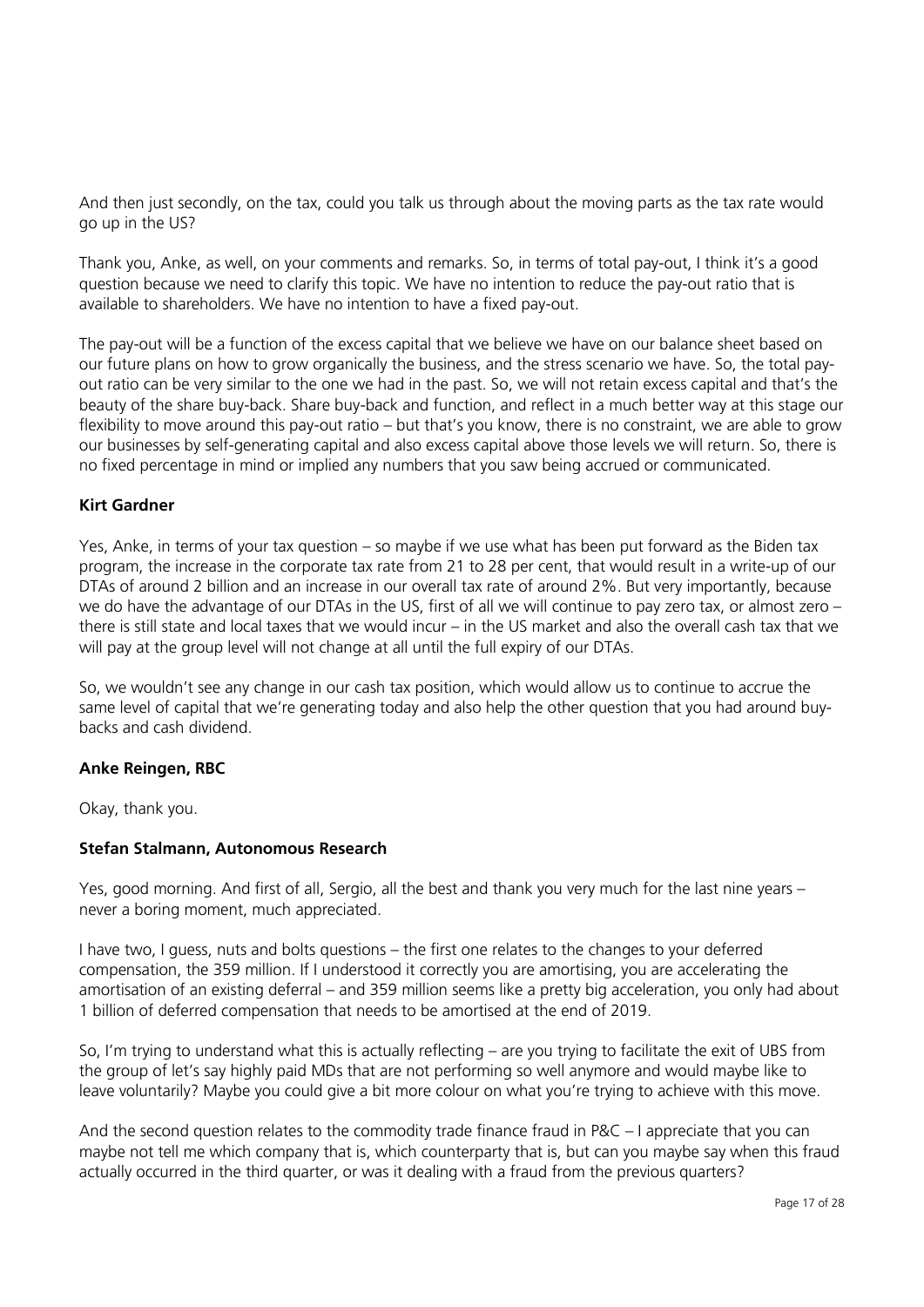And is it reasonable to assume that this is a Swiss counterparty?

Thank you very much.

# **Sergio Ermotti**

Thank you, Stefan, for your words, and yes, it was never boring. You're right. So, in terms of acceleration in respect of deferred compensation – this is not about managing under performers, we do manage this over the cycles, we look at underperformance. It is more reflective of two issues. We have realised, although we continue to believe that a more restrictive vesting policy in our deferred compensation plan is appropriate, that during the Covid times and many of our colleagues – in the bank and not just highly paid employees across the board and touching different segments – are maybe thinking about reprioritising their lives. And I don't think it's appropriate for people who have an intention to do something completely different in their lives outside the financial services industry and banking to be restricted by the fact that we have longer vesting conditions than many of our peers.

So, I think it's realisation – together with that we also recognise, you know, in the bank there was a necessity to thank all the people that have less senior ranks in the bank for their efforts through the Covid environment. So that's the reason we, for example, granted one week of salary to all employees – so around 25,000 people are touched by that – so it's part of a more broader issue and it's not about underperforming or overperforming. It's a realisation that Covid has changed the lives of many people and we should not stand in the way of people's live decisions.

Of course, if they want to re-enter the industry and join a competitor, they would have to forfeit any compensation.

In respect of your question, unfortunately you are right – I cannot really talk about anything other than of course this fraud was something that we discovered and was crystallised during Q3 and of course is therefore reflective of what happened in Q3. And I think that there has been some media coverage in some specialised magazines about who may or may not be the counterparty, but for obvious legal reasons I will not go into any further detail.

But only to underline that this is not an idiosyncratic UBS situation – this fraud has impacted a number of lenders and we believe that in that sense, you know, we took the appropriate provisions and our exposure on this matter is the de minimis.

#### **Stefan Stalmann, Autonomous Research**

Great, thank you very much again.

#### **Adam Terelak, Mediobanca**

Yes, good morning, so I had one on capital and then another one on loan growth in GWM. So, on the capital front, it feels like a slight change in how you're dealing with the buy-back – so previously it was obviously coming out of each quarter's earnings and now you're accruing it on CET1 ahead of the buy-back. Is that just caution in the face of current regulation? And will that go back to normal in terms of coming out of, as you go earnings, once the buy-back is turned on?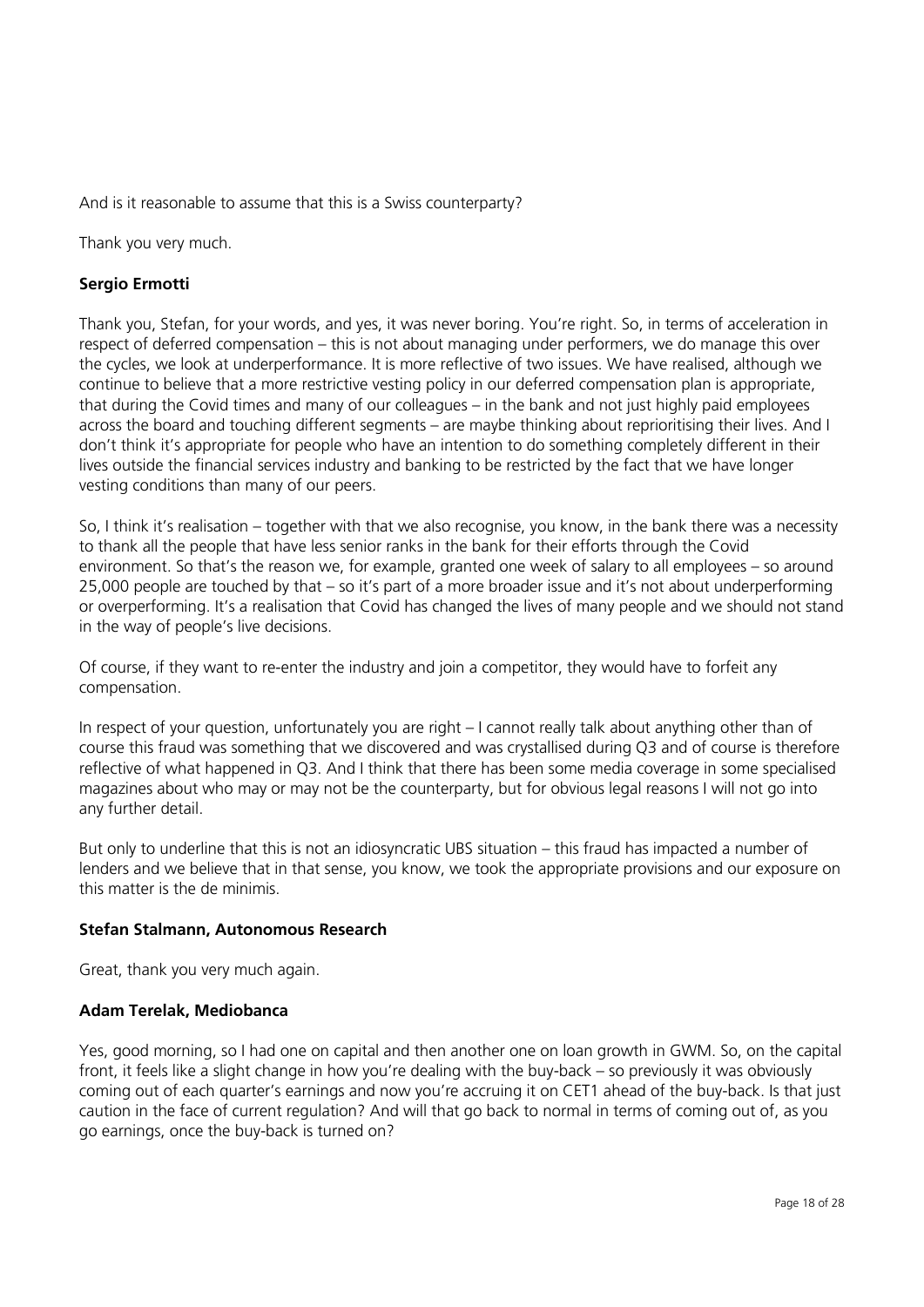And then on GWM loan growth, kind of a couple of questions there: It seems like the ten odd billion of GWM loan growth is added 60 million plus of revenues, but on the other side of that fee the loan growth seems relatively limited – if you just talk about the economics of that sort of loan growth in terms of the outlook for RWA, whether that is still going to be relatively balance-sheet light while still managing to defend the NII? Thank you.

# **Sergio Ermotti**

Thank you, Adam, I'll take the first question. The reason why we created this reserve is also to reflect the unique situation we are in right now in terms of the regulatory constraints that we discussed internationally are there, the one that we are subject to, the intention was to really flag if necessary at all, what is our intention, what we would have done so far, if we could have basically acted without any of those constraints. And I don't believe it's necessary in the future to do that – but you know, the circumstances will determine how my colleagues will react and adapt to this environment.

But this is something that is more reflecting of the situation that we have right now in terms of constraining execution, and is a further more formal commitment to shareholders in respect of what we are doing is a way to create more transparency on what we have done so far this year, if we would be allowed to do that.

# **Kirt Gardner**

In terms of your question on the dynamics of lending movements in our wealth management, so within the quarter, quarter-on-quarter, we saw around an almost 40 million contribution of lending revenue, lending, NII, that increased from 2Q.

Now overall, of course, the way that the 10 billion will materialise, is that we'll see that fully in our run rate in the fourth quarter, and so we'll see more benefit of that 10 billion in the fourth quarter than we did in the third, which gives us a positive view on quarter-on-quarter trajectory of lending revenue going forward. Now the composition of the 10 billion, it was mostly Lombard security-based money out of US, as well as some mortgage, and it was a smaller contribution from structured lending. The risk density, so the RWA contribution from our Lombard portfolio, is relatively low, hence you didn't see big movements in RWA, although you did see some increase in GWM. Going forward, we would expect to see contribution across the range of our lending products, including the more structured-end, and the more structured end does have higher risk density and therefore would contribute more risk RWA. But overall you shouldn't see a material change in the overall risk density of our GWM business.

#### **Adam Terelak, Mediobanca**

Right. Thank you, and all the best.

# **Kirt Gardner**

Thank you, Adam.

#### **Andrew Coombs, Citigroup**

Good morning. First let me echo the thanks to everybody. I've also enjoyed reading some of your wideranging exit interviews with the press over the past few days. Most of my questions have been answered, but let me just give a couple on the investment bank. You have seen a very strong quarter in investment banking,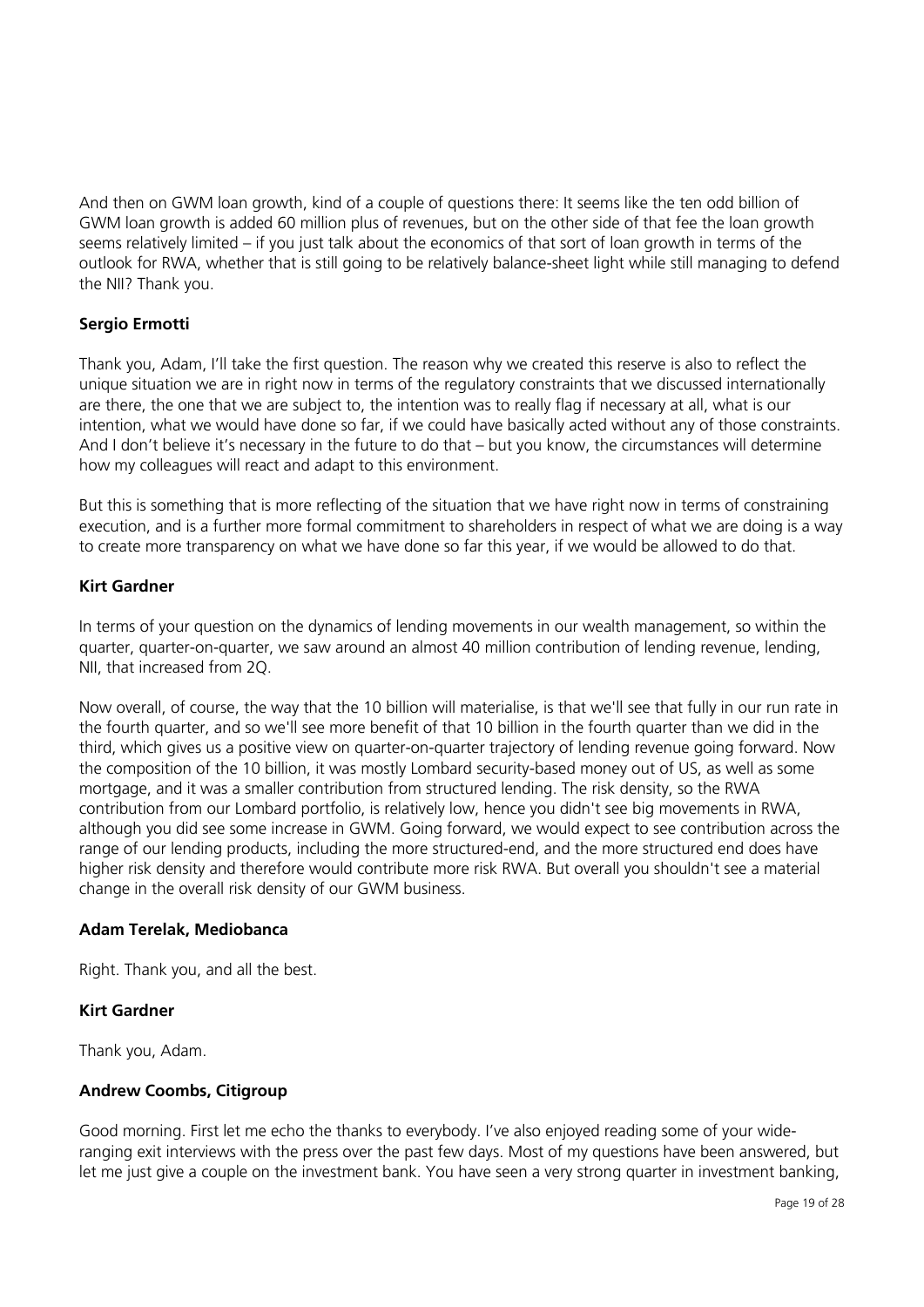as you said it is across regions and across products. But I did notice that the Americas is now 40% of your investment banking revenue in the quarter – it's usually around a third – so it does look like the Americas was particularly strong, and so perhaps you could comment on that. And then, secondly, the Banquo de Brazil agreement has been announced. Perhaps you could just elaborate on the advantages and what you see for that going forward? Thank you.

# **Kirt Gardner**

Thank you, Andrew. As I highlighted, the contribution was broad based across all regions for our investment bank. Now we did see a very good investment banking quarter in the Americas, and that did help in particular to have a higher level of contribution from that region. We also saw a very, very strong quarter for us in Asia Pacific, which is something we highlighted, as well as in the document, you see that APAC is up considerably year-on-year. Within Asia it was very high driven by equities. I think it's really in-line with the overall level of the equity activity that we saw across that region. In the Americas it was a bit more mixed between some equity but as well as equity derivatives. Equity derivatives had a better quarter for us in the Americas after a fairly weak second quarter. We also saw very good ECM equity capital markets and leverage capital markets activity that helped boost the Americas contribution overall to the investment bank.

We were pleased that we closed the Banquo do Brasil transaction on 1 October. We had intended coming into the year to close that earlier, but obviously because of Covid effects, the regulatory approvals took much longer to work their way through the system in Brazil. So now that that is launched, we've already started actively to build up and we've already seconded staff to that initiative and we would expect over time that this will allow us to establish a very, very competitive investment banking platform not just in Brazil, but it's across multiple countries including Argentina, Uruguay. So it will allow us to leverage the strength of Banquo de Brazil's corporate franchise in the strong lending footprint that they have there with our investment banking expertise, and we think this will create quite a compelling offering for our clients.

# **Andrew Coombs, Citigroup**

Thank you.

#### **Andrew Lim, Société Générale**

Hi, good morning, and congratulations from me also Sergio for the past nine years. You certainly put UBS on good footing for your successor.

So to my questions, on the global wealth management, obviously we've had a lot of volatility these past few quarters, I was wondering if you could take stock on where you think the gross margin might move going forward. You've given quite a bit of colour on the NIM side, but on the recurring fees side and also on transaction fees, perhaps you could give your thoughts as to how sustainable those fees are going forward, and what the key moving parts are?

And then a question for you, Sergio. We've seen quite a lot of M&A activity in asset management, there definitely seems to be a trend towards consolidation. If we look forward to UBS's own asset management business, you're closing in on one trillion dollars of AUM, just wondering what you think, in terms of its strategic positioning, whether that's going to be enough, or whether also there's perhaps other strategic gaps that needs to be filled on the distribution of funds, or the product offering?

#### **Kirt Gardner**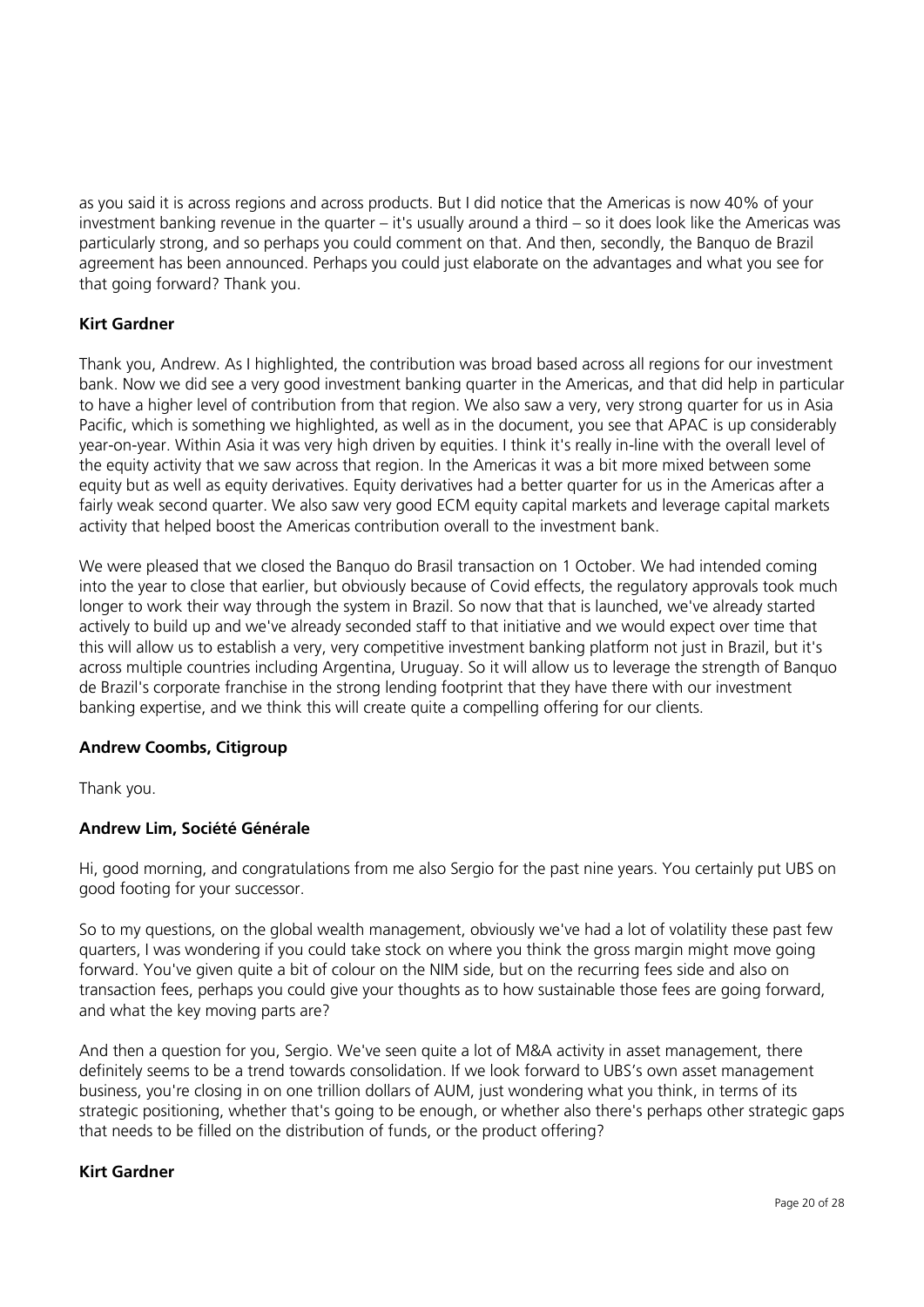Yeah, Andrew, I'll take the first question. In terms of GWM margin, as I noted you've seen stability quarteron-quarter on our recurring margin after quite a bit of compression from a number of mandate and nonmandated impacts, including what I mentioned that some of the changes that we've made in our US business to address some regulatory requirements there. Clearly, we are managing all of the levers for our recurring business, and we would look to create continued stability as we go forward sequentially each quarter. Nevertheless, there are competitive pressures there. There are also segment mix and other changes that will occur, so we would expect over time for there to be some continued margin compression, although not to the extent that we've seen over the past year. If you look at our net interest income margin, that's dropped down to 14 bases points. We highlighted the fact that we absorbed most of the US dollar headwinds we've got some tailwind from lending. We would see that stabilising over the next several quarters to around the current level. In terms of transaction revenue, which is really what we saw come through to drive the growth in our operating income on a more pronounced basis, up 16% year on year. Also as we mentioned, this remains a key focus of Tom and Iqbal's, and we are continuing to drive out improvements and connectivity between our CIO, our IB platform that is now much more integrated along with linking in the lending. We would continue to expect to see good levels of transaction revenue going forward. And along with the typical seasonality, that's the margin that you would expect to see bounce around from quarter to quarter.

# **Sergio Ermotti**

Thank you, Andrew. In respect of your question, first of all I would say that the hard work that my colleagues put together in the last few years to reshape and reposition our asset management business as a standalone unit are starting to pay off and I'm glad to see that. For us, when you look at the fact that we are getting close to the one trillion mark, it's an important milestone in respect of creating some scale of fact which are necessary in that business. But most importantly for us, was the ability to continue to develop a kind of unique offering as part of an asset gathering equity story. So for us, asset management fits very well into our equity story because, as you know, it's very low capital consumption compared to other banking businesses, there is a high degree of synergies between asset management and the rest of the organisation, particularly with our institutional and corporate clients, but also with wealth management. And the fact that we have been able to create a unique segment of strength like in sustainable finance, like in the alternative space, in passive where we have very customised and high margin passive businesses, and the alternative space in general are complementing the more traditional asset management offerings. So, when you look at that M&A angle, you have to look into, okay, first of all, how it fits into our equity story, which I believe now is quite clear that it's very, very compelling and value-added story. And looking at M&A, you need to basically say, how can you retain all of this and creating shareholder value. And while there has been always a lot of discussions around the Asset Management industry consolidation, the truth of the matter, it's a very complex industry to merge because of different cultures, ownerships and priorities. So you want to make sure that if you do that, you don't impact clients by doing that, that you need to find the partners that has the same culture as you have. Not an easy task. So I'm glad that we have the flexibility to always look at the best interest of our shareholders and clients without being forced strategically to make any actions now.

# **Jonathan Peace, Credit Suisse**

Let me add my congratulations as well, Sergio, on your time and your final quarter at UBS. So my first question is just following on from the question on Global Wealth Management margins. You're still seeing some gross margin erosion, but how confident are you that your forward cost initiatives are going to see the net margin find a floor around the 15 basis points level over the last couple of quarters?

And then secondly, your U.S. peers have talked about seeing kind of normal seasonality with Q4 trading revenues pipeline maybe benefiting a little bit from a pickup in M&A. I just wondered if you had any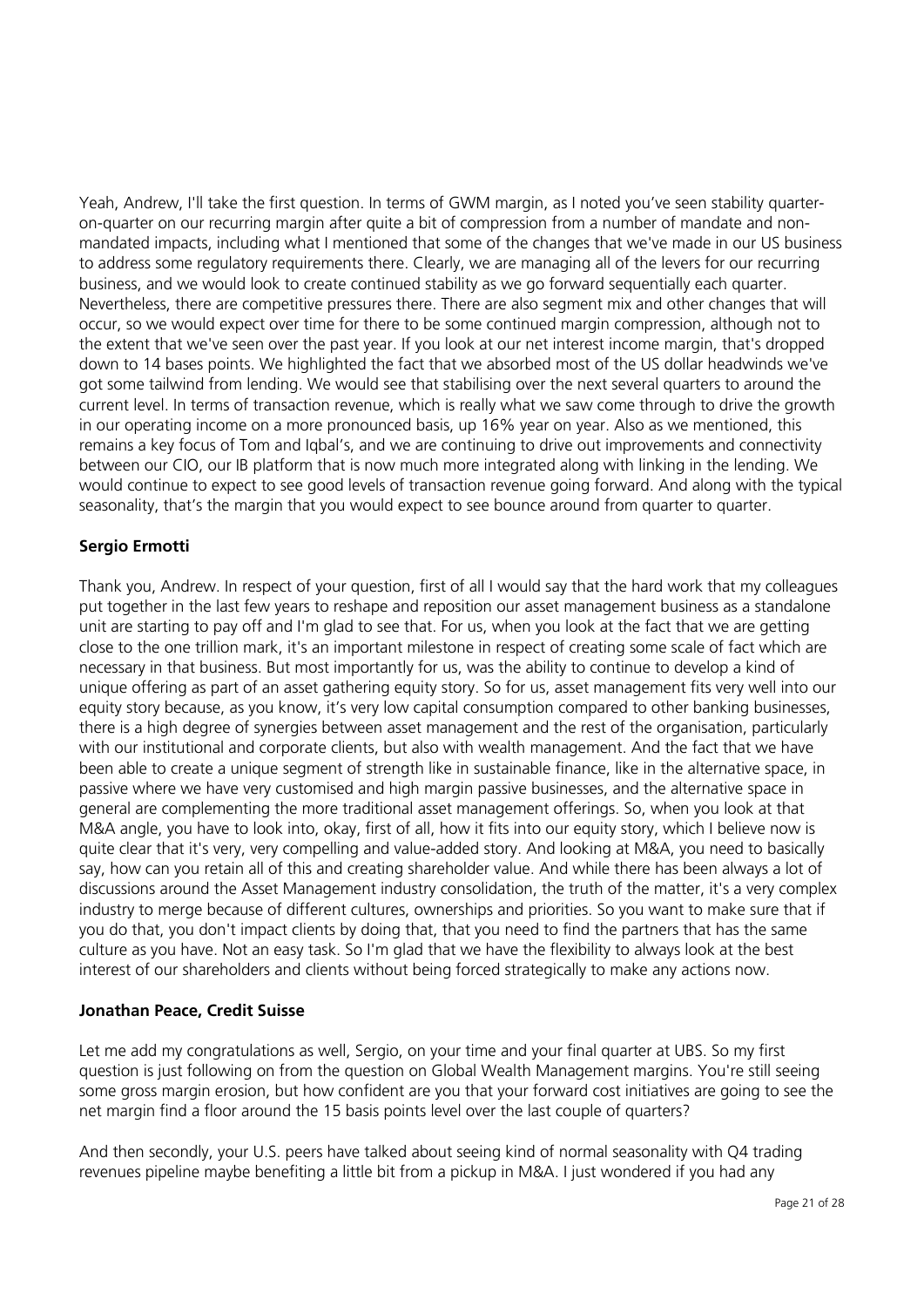comments on that similarly?

# **Kirt Gardner**

Yes. Thank you, Jon. As I just referred to my last answer to Andrew, I talked a little bit about the dynamics overall on the gross margin side. And as I said, I feel pretty confident that the series of strong strategic initiatives that are already underway and starting to gain some maturity will continue to provide some support on the top line even as we see markets falter a little bit. On the other hand, you've seen very good expense discipline in the business. I think it is a strong statement, the fact that our expenses are down 1% year-onyear. And I would just add to the top-line comment, that Tom and Iqbal remain very committed to continue to deliver property leverage. So they're very focused on managing the expense line as well as the top line, and I'm pretty confident that they'll strike that balance effectively going forward. And I do expect positive operating leverage out of that business will all continue to materialize over the next couple of years.

In terms of what we heard out of U.S. peers, and I guess if we look at our own business, I think, firstly, I would just note that we have seen volatility come down. In the start of this quarter, volatility has been lower despite the fact that we're within an election period. And I guess I suppose I would attribute that back that to that Biden is so far ahead, it's created a little bit less uncertainty in volatility. But still with the potential risk for a contested election and also some of the other geopolitical factors that are going on globally, that could contribute to some building volatility as we go through the quarter.

Away from that is, if we look at our banking business, you heard some commentary, of course, the third quarter was a very a weak M&A quarter. I think there's still a lot of uncertainty regarding M&A. There is more at least announced activity that started to pick up. But still, depending on how the quarter trends, I think there's a question as to what's going to really close within the quarter. Beyond that, I won't say a lot of -- I won't make much comments at all about how we're seeing our overall pipeline.

# **Sergio Ermotti**

Yes. Maybe let me add. Jon, thanks for that. And I think that assessing seasonality in our business in the last 24, 36 months is like assessing climate change. So I don't think that there is any longer a clear defined pattern of seasonality. So in that sense, it's extremely dangerous to try to project things into 2, 3 months with all uncertainties. So I would always refrain from making comments on quarterly outlook. But I think that the level of activities is still there. And of course, it's quite difficult to predict that the U.S. elections won't translate into, as I mentioned before, our clients are clearly indicating that they do plan to shift their portfolios no matter what the outcome of the election is. Because there will be sectors that may or may not benefit from stimulus packages, from different tax rates that may come or not, and that will probably, we will probably see more movements after the elections.

#### **Nicolas Payen, Kepler Cheuvreux**

Thanks, good morning. I have 2 follow-ups, please. The first one is on share buybacks. You said that you actually communicated your intention to resume share buybacks to FINMA and that they raised no objection, yet you're still not allowed to do that immediately, so could you elaborate why? Did they actually communicate you any criteria for you or the industry in general?

And then the second is coming back on the net new loans in GWM. Could you actually tell us how much of that translated into net new money for AUM? And Sergio, thank you for your support and good luck for your future challenge.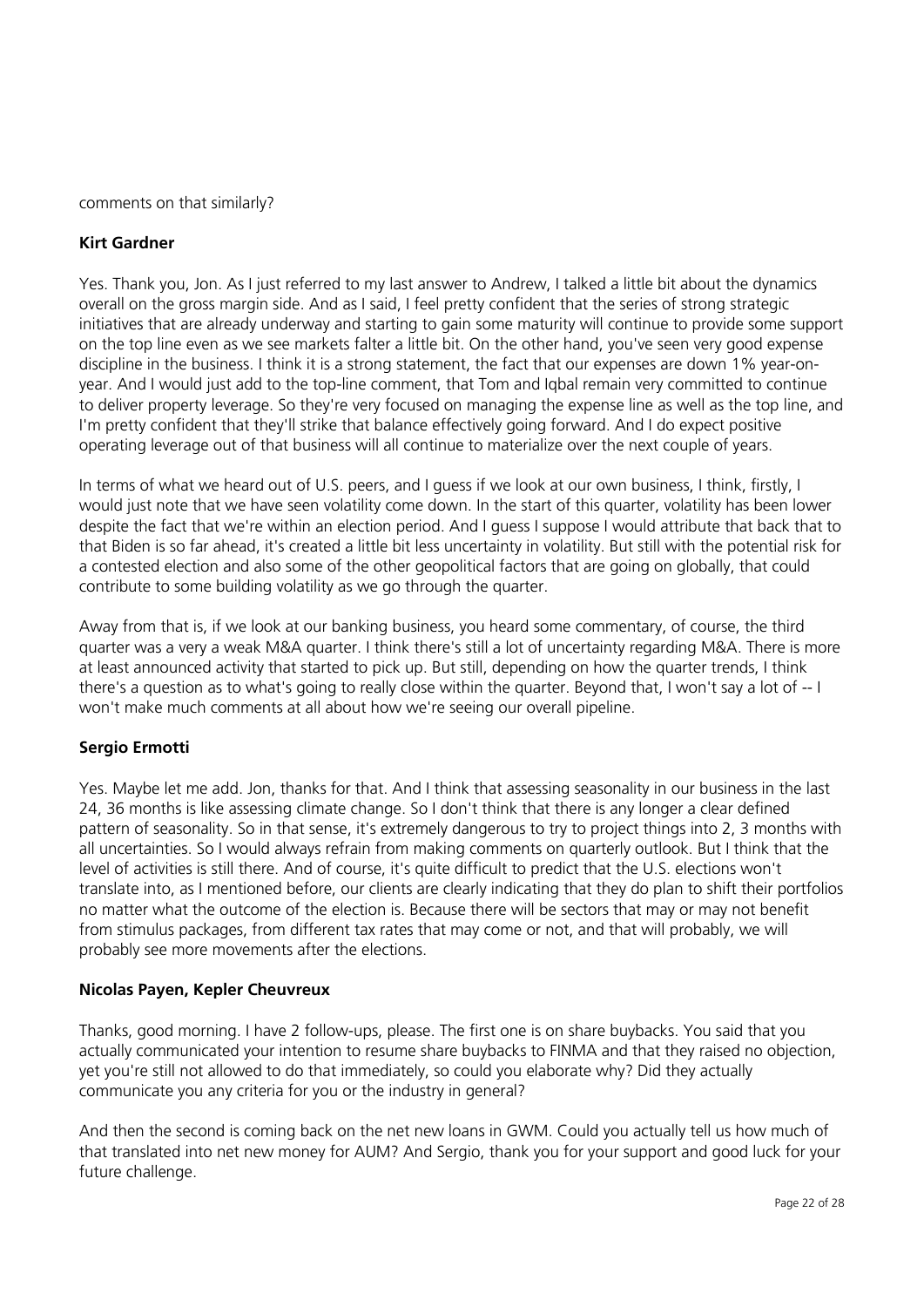# **Sergio Ermotti**

Thank you, Nicolas. I think the reasons are the same that you have been seeing also being explained in public by regulators. And then what I mentioned before is definitely the outlook probably that, assessment would have been different 2 weeks ago, sorry 2 months. I mean it was different, maybe if you look at the outlook for the rest of the year. But the second wave coming into Europe and the own resolve that an unclear situation about vaccine coming or not coming early on is putting a little bit of prudence in the equation. So it's all about that. It's the fear that the second wave may be coming and it's probably a little bit of concerns of letting things reopen shortly before a new wave of macroeconomic deterioration comes in. So hopefully, as I mentioned before, by the early part of next year, we will have more clarity on this matter.

# **Kirt Gardner**

Yes. Nicolas, in terms of your question on the net new loans, of the 10.5 billion, around 5 billion of that was generated in the U.S., mostly in securities-based lending. And in the U.S., unlike internationally, you're not allowed to directly leverage your investments through those loans. So essentially, the other half of it, the 5 billion, was a bit more broad-based across regions, and also concentrated in Lombard lending, and there we did see some benefit for our net new so money flows along with the lending and the leverage that our clients took on as part of their investment strategies.

#### **Amit Goel, Barclays**

Hi, thank you. Echoing my peers, Sergio, yes, thank you for everything you've done, and good luck for the future.

Just maybe -- I've got 2 questions, one on that note and maybe one a bit more on the business. So just curious, I mean actually, Sergio, as you do the handover, and obviously, you've spent some time now with Ralph, just your thoughts in terms of is -- or at least the group's key priorities going forward. Where do you think most time should be spent and which areas?

And then second, slightly more business-related question. Just curious on the U.S. part, or sorry, the Americas, in terms of the Broadridge investment, just trying to get a sense of what kind of impact you're looking for that to have as that continues to roll out in 2021? Obviously, I see the commentary on being able to charge clients on an average balance basis. But just trying to get a sense of what kind of revenue impact and, or longer-term cost impact that's anticipated to have?

# **Sergio Ermotti**

Thank you, Amit. So I guess in terms of handover, personally, I believe that is going to be a kind of split approach. The first one is to basically look at new ways. And we have an ongoing plan, and I'm sure Ralph will bring his views and his experience in helping us to make our front-to-back even more efficient using data, digitalization to the next level. So we have plans, but they need to be executed and they need to be focused, so I'm sure we will find ways to optimize the way we run the bank front-to-back.

And the second one, as we do that, as we did in the past, we need to continue to execute on our plan. So it's not that the bank can forget that quarter-by-quarter, we need to continue to deliver results and executing on our strategic plan, but also adding an eye into what is the future and how to be stronger and better for our clients and shareholders. So it's a double-pronged approach, looking at day-to-day, but also thinking about the future.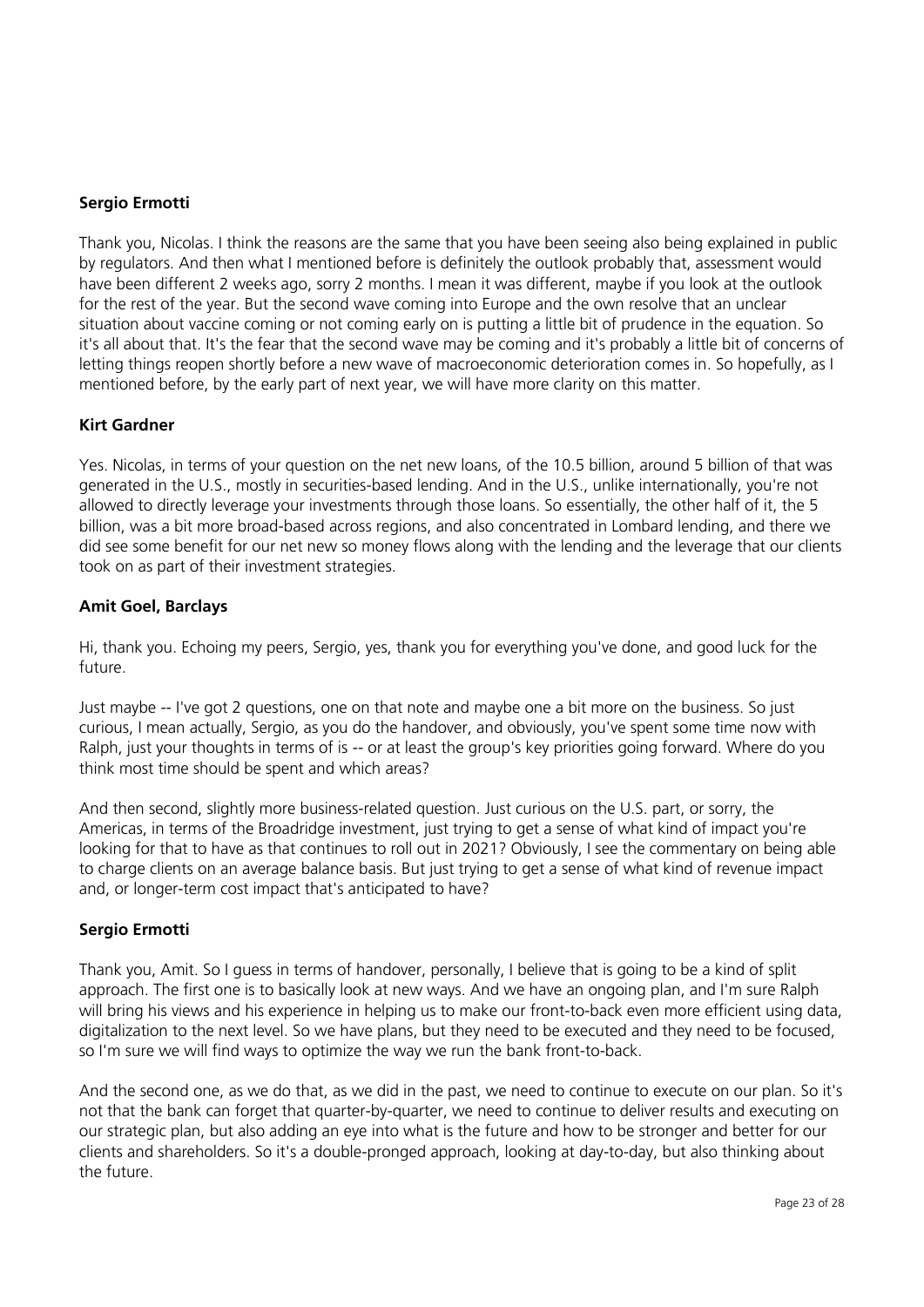### **Kirt Gardner**

Amit, in terms of your second question, with the Broadridge partnership, which, as I highlighted, is where we're already deploying some of the functionality, and you saw some of that in the third quarter with an updated billing convention and with our expectation that we will fully implement the platform during the course of 2021. We do expect to have much more flexibility in deploying services, new products, new solutions to our clients, streamlining workflow and also some of the complexity around compliance, for example, and onboarding. All of this should help to improve the productivity of our FAs in the U.S. where we already have the most productive in the market amongst our peers. But we think that this will help us take that productivity to the next level, which again is a very key focus of Tom and Iqbal's.

Now on the cost side, once that is fully deployed, we will be able to retire some of our legacy platforms that will reduce our overall IT infrastructure costs. In addition to that as we will be part of the Broadridge ecosystem when new regulatory developments come about, for example, the cost and time to implement those will be significantly lower, and that will create a cost advantage for us.

And then finally, in addition to that, we are looking to make that platform available to other peers within the market. And as that does take place as well, we will see an overall reduction in the ongoing cost of running the platform itself. So we do think that there's quite compelling both revenue productivity opportunities along with some cost save opportunities.

#### **Javier Lodeiro, ZKB**

This is Javier Lodeiro from Zurcher Kantonalbank. Thank you, Sergio, for all the last years, and all the best for your new challenge. I have actually 2 questions. First of all, on the 25th of September, Julius Baer said they were forced to pay 150 million to the former - well, to Germany, on the case of the Democratic Republic, and this is a case where it came from the former private banks UBS sold to Julius Baer back in 2005, and there is apparently a recourse. And now I wanted to know if you're going to take over the 150 million, and when we will see that charge either in the third -- in fourth quarter or in the first quarter?

And then the second one, my second question relates to the PSP transactions, that real estate divestiture you did in Geneva as well at the end of September. I see in your call-out items that you flagged only 64 million. This is on Slide 26 of the presentation. Is that really the whole amount on the Geneva transaction? These are on my 2 questions.

# **Sergio Ermotti**

So Javier, thanks also to you. In respect of this matter that you mentioned with Julius Baer. Yes, Julius Baer has notified us their intention to seek indemnification under the transaction agreement relating to that transaction. We believe that we have substantial defences to this indemnification claim, and therefore, as you can see, there is no necessity now and in the foreseeable future to take any provisions.

#### **Kirt Gardner**

Yes. Javier, I would only note that if you look at our Note 16, you will not see any mention of the Julius Baerrelated matter.

#### **Javier Lodeiro, ZKB**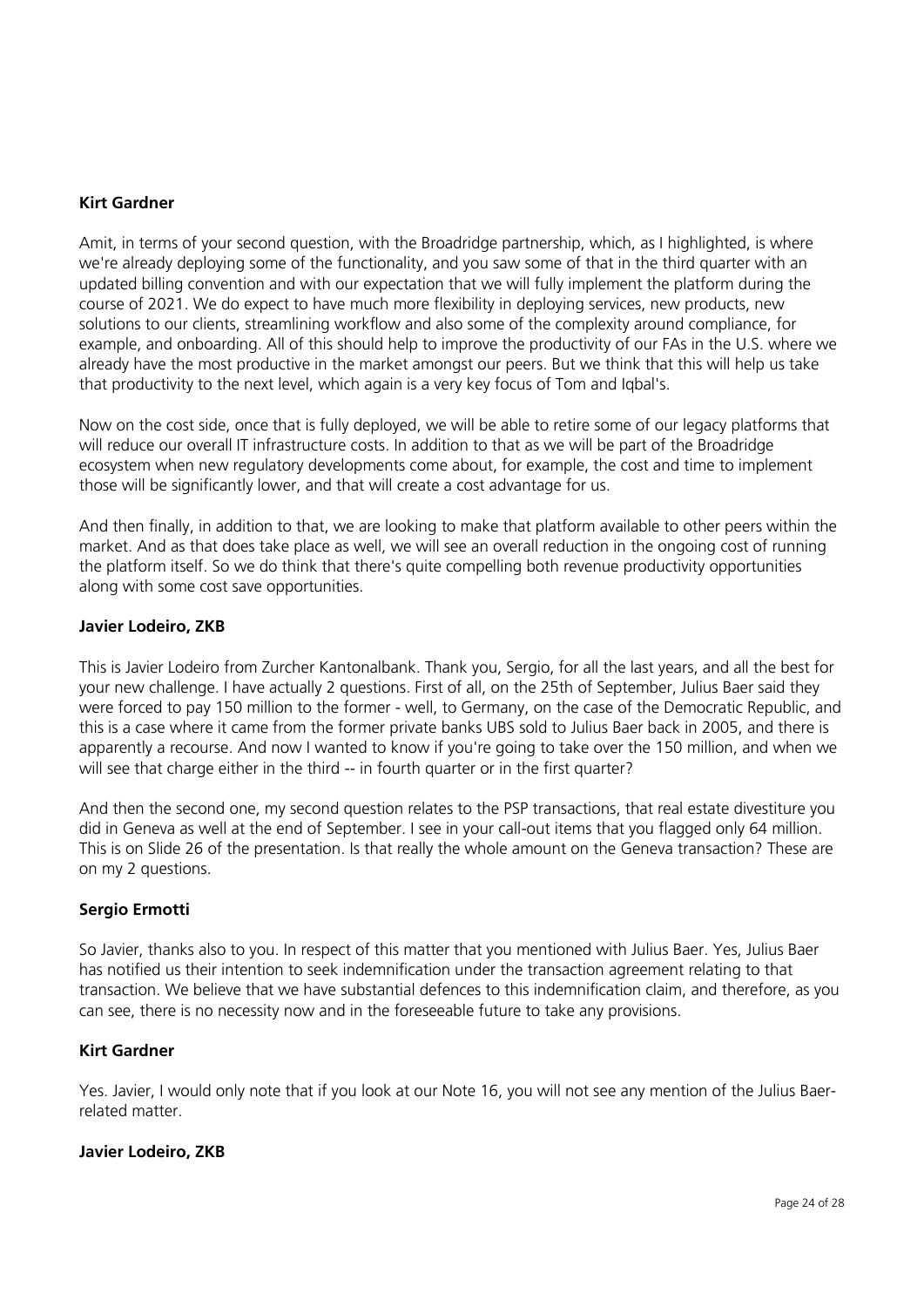So is it fair to assume that you don't have any litigation reserve for -- specifically for, ranked for this case?

# **Kirt Gardner**

We don't talk about our reserves as they relate to specific matters.

Just in terms of your second question, I would only note that there are a number of different real estaterelated moves that are reflected in 26 that include the sale of a property in Geneva. But then in addition to that, we've also taken some lease-related impairments. We've had some write-down in other properties.

# **Javier Lodeiro, ZKB**

Ok, thank-you very much.

# **Tom Hallett from KBW.**

Morning guys. So I guess most of my questions have already been asked. But could you just walk us through how a Democrat win in the U.S. would impact the business? And do you get the sense that most clients have already repositioned for the likely outcome of that?

And then secondly, how sustainable is the current credit provision run rate, obviously given current more lockdowns. How should we think about the sensitivity of that over the next quarter or two?

#### **Sergio Ermotti**

Thank you, Tom. So in respect of -- it's difficult to say how the clients will really react. It all depends exactly, as I mentioned before, for example, what is the true intention to move forward, the agenda on the increasing taxes to what level and exactly for lots that may or may not determine, for example, an acceleration of of profit taking in a certain position to avoid or optimize capital gain taxes.

But also, it depends how a Democrat or a Republican win will determine how money that will most likely come to a stimulus package, that we believe is going to come in any case, will be floating to the economy. So I only can tell you what clients are telling us, that almost two-thirds of them are planning to change their asset allocation after the election. And that tells you the story in my point of view. So -- but how they do it, when they do it, it's not 100% clear. There are also other factors that may determine this. And the second question?

# **Kirt Gardner**

Yes. Just in terms of our credit provisioning, I think as you heard from our outlook statement, we still view our credit loss expense for the fourth quarter to be markedly below the first half levels. Clearly, if there is between now and the end of the quarter, a very significant deterioration in overall macroeconomic outlook and expectations that we might see spikes in unemployment, for example, as a consequence of more severe lockdowns, we would have to reflect that in any updates that we would make to our models. And that could very much have an impact on where we end up for credit loss expense.

However, at the same time, I would just, importantly, underscore the fact that if you look at the quality of our portfolio, I think any change across the industry would still likely impact us less, far less than our peers.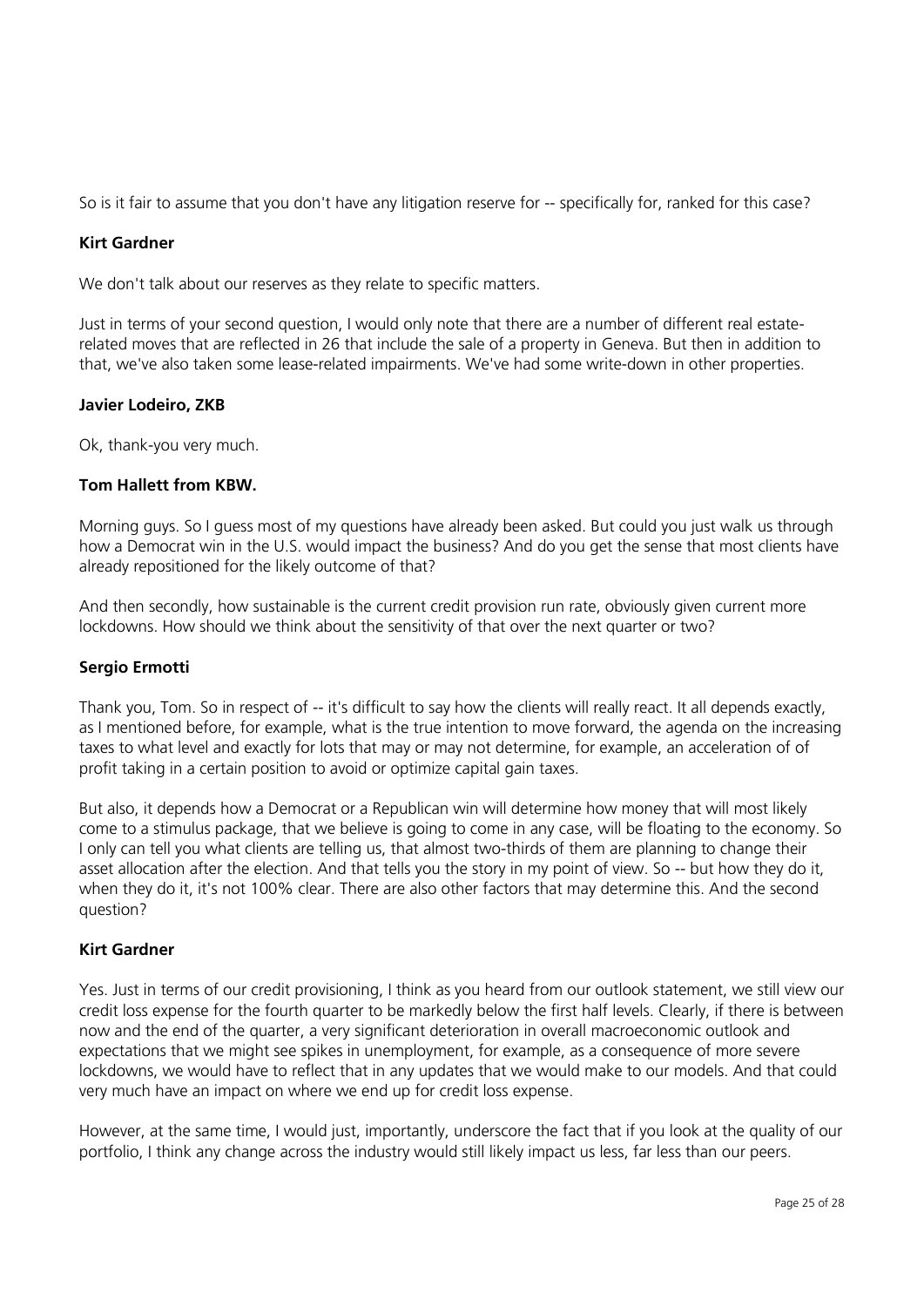# **Tom Hallett, KBW**

Ok, thanks and Sergio: all the best

### **Sergio Ermotti**

Thank-you Tom.

#### **Alastair Ryan, Bank of America Merrill Lynch.**

Thank-you, good morning. And I guess my perspective would be, it's an absolute pleasure that UBS has avoided blowing up in a bad year, which as a cycle that really dogged the company back to at least the early 1990s. So I mean you do deserve the congratulations of everybody on this call.

Looking forward, now that UBS is in a position to make these choices, which it wasn't coming out of previous downturns, is there more growth in Wealth Management because the world is more uncertain? Or is it going to be a process of keeping costs tight because there's less wealth generation around the world in the next couple of years?

# **Sergio Ermotti**

Thank you, Alastair. I think it's -- you need to do both. Actually, but it's not just that -- I think in terms of growth, we have 2 opportunities. The first one is, like in the U.S., we still have room to have a higher and more representative share of wallet for what we are in the Wealth Management industry. And as you can see, we continue to execute on that. And I'm sure, over time, we will improve our growth and trajectory.

Second, in general, wealth creation is still a theme, so no matter how you look at it, the wealth management, the asset gathering industry is set to grow twice the pace of GDP growth in the next decade. No matter how you look at it, which sources you look at it, they all come more or less to the same conclusion. So we are well positioned to capture these growth opportunities. But of course, you can't just pretend that growth is going to come on top of the existing infrastructure and market dynamics. You will continue to -- we need to continue to work on creating efficiencies and managing cost, because fees are likely to continue to - margins are going to continue to be under pressure, right? So you need to really protect margins by increasing share of wallet by growing faster than others, but also by recognizing that there's going to be competitive headwinds. And so in that sense, I'm very positive about the need for investors to invest assets because of their needs to prepare for their retirements. But also, in general, wealth creation in the emerging markets and in Asia will continue to drive the prospects of our industry.

It looks like we are, we had the last questions here. So again, many thanks for everything, and I wish you all the best going forward. Thank you.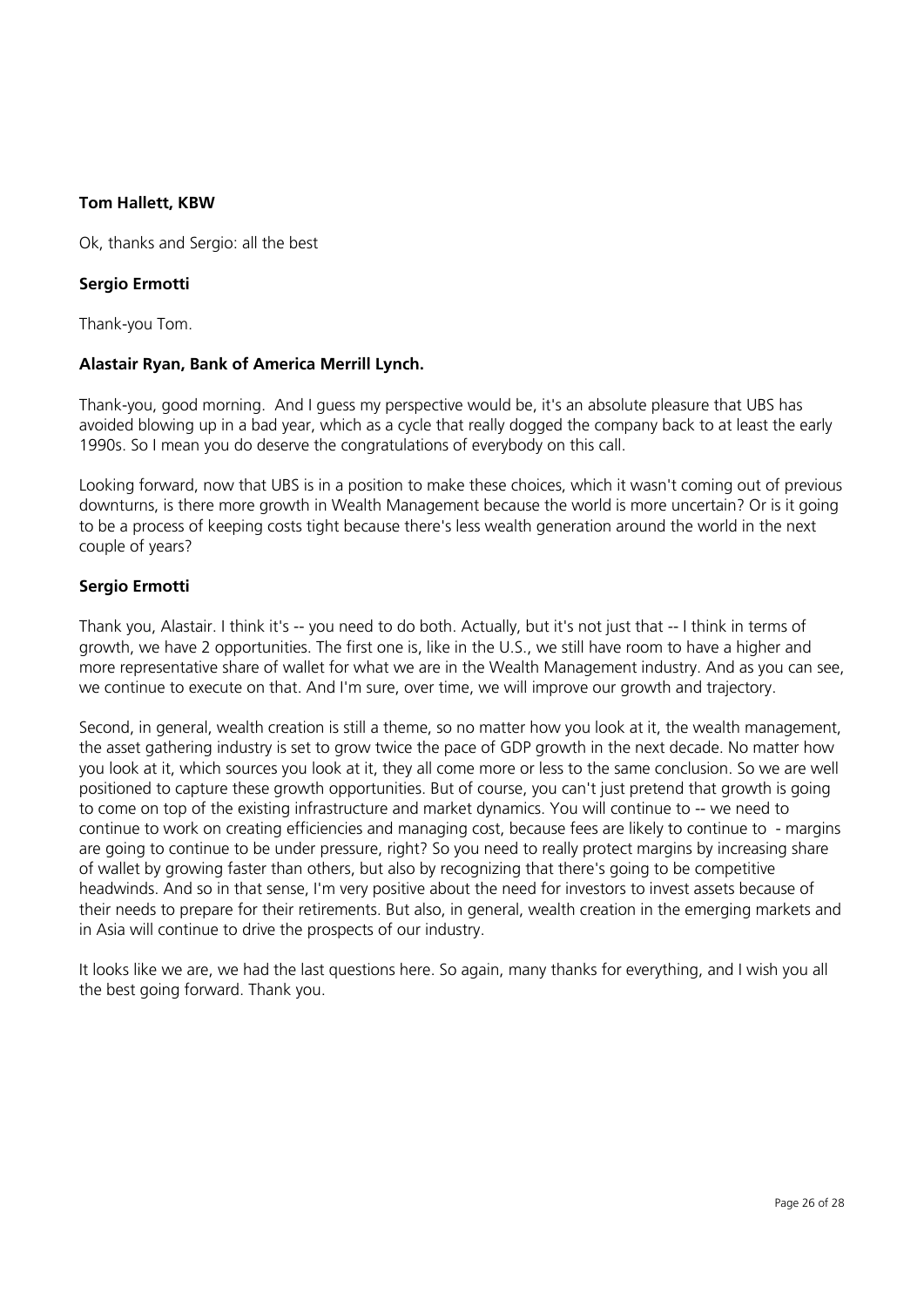**Cautionary statement regarding forward-looking statements:** This document contains statements that constitute "forward-looking statements," including but not limited to management's outlook for UBS's financial performance and statements relating to the anticipated effect of transactions and strategic initiatives on UBS's business and future development. While these forward-looking statements represent UBS's judgments and expectations concerning the matters described, a number of risks, uncertainties and other important factors could cause actual developments and results to differ materially from UBS's expectations. The outbreak of COVID-19 and the measures being taken globally to reduce the peak of the resulting pandemic have had and may continue to have a significant adverse effect on global economic activity, and an adverse effect on the credit profile of some of our clients and other market participants, which has resulted in and may continue to increase expected credit loss expense and credit impairments. The unprecedented scale of the measures to control the COVID-19 outbreak creates significantly greater uncertainty about forward-looking statements in addition to the factors that generally affect our businesses, which include, but are not limited to: (i) the degree to which UBS is successful in the ongoing execution of its strategic plans, including its cost reduction and efficiency initiatives and its ability to manage its levels of risk-weighted assets (RWA) and leverage ratio denominator (LRD), liquidity coverage ratio and other financial resources, including changes in RWA assets and liabilities arising from higher market volatility and other changes related to the COVID-19 pandemic; (ii) the degree to which UBS is successful in implementing changes to its businesses to meet changing market, regulatory and other conditions; (iii) the continuing low or negative interest rate environment in Switzerland and other jurisdictions; (iv) developments (including as a result of the COVID-19 pandemic) in the macroeconomic climate and in the markets in which UBS operates or to which it is exposed, including movements in securities prices or liquidity, credit spreads, and currency exchange rates, and the effects of economic conditions, market developments, and geopolitical tensions, and changes to national trade policies on the financial position or creditworthiness of UBS's clients and counterparties as well as on client sentiment and levels of activity; (v) changes in the availability of capital and funding, including any changes in UBS's credit spreads and ratings, as well as availability and cost of funding to meet requirements for debt eligible for total loss-absorbing capacity (TLAC); (vi) changes in or the implementation of financial legislation and regulation in Switzerland, the US, the UK, the European Union and other financial centers that have imposed, or resulted in, or may do so in the future, more stringent or entity-specific capital, TLAC, leverage ratio, net stable funding ratio, liquidity and funding requirements, heightened operational resilience requirements, incremental tax requirements, additional levies, limitations on permitted activities, constraints on remuneration, constraints on transfers of capital and liquidity and sharing of operational costs across the Group or other measures, and the effect these will or would have on UBS's business activities; (vii) the degree to which UBS is successful in implementing further changes to its legal structure to improve its resolvability and meet related regulatory requirements and the potential need to make further changes to the legal structure or booking model of UBS Group in response to legal and regulatory requirements, proposals in Switzerland and other jurisdictions for mandatory structural reform of banks or systemically important institutions or to other external developments, and the extent to which such changes will have the intended effects; (viii) UBS's ability to maintain and improve its systems and controls for the detection and prevention of money laundering and compliance with sanctions to meet evolving regulatory requirements and expectations, in particular in the US; (ix) the uncertainty arising from the UK's exit from the EU; (x) changes in UBS's competitive position, including whether differences in regulatory capital and other requirements among the major financial centers will adversely affect UBS's ability to compete in certain lines of business; (xi) changes in the standards of conduct applicable to our businesses that may result from new regulations or new enforcement of existing standards, including measures to impose new and enhanced duties when interacting with customers and in the execution and handling of customer transactions; (xii) the liability to which UBS may be exposed, or possible constraints or sanctions that regulatory authorities might impose on UBS, due to litigation, contractual claims and regulatory investigations, including the potential for disqualification from certain businesses, potentially large fines or monetary penalties, or the loss of licenses or privileges as a result of regulatory or other governmental sanctions, as well as the effect that litigation, regulatory and similar matters have on the operational risk component of our RWA as well as the amount of capital available for return to shareholders; (xiii) the effects on UBS's crossborder banking business of tax or regulatory developments and of possible changes in UBS's policies and practices relating to this business; (xiv) UBS's ability to retain and attract the employees necessary to generate revenues and to manage, support and control its businesses, which may be affected by competitive factors; (xv) changes in accounting or tax standards or policies, and determinations or interpretations affecting the recognition of gain or loss, the valuation of goodwill, the recognition of deferred tax assets and other matters; (xvi) UBS's ability to implement new technologies and business methods, including digital services and technologies, and ability to successfully compete with both existing and new financial service providers, some of which may